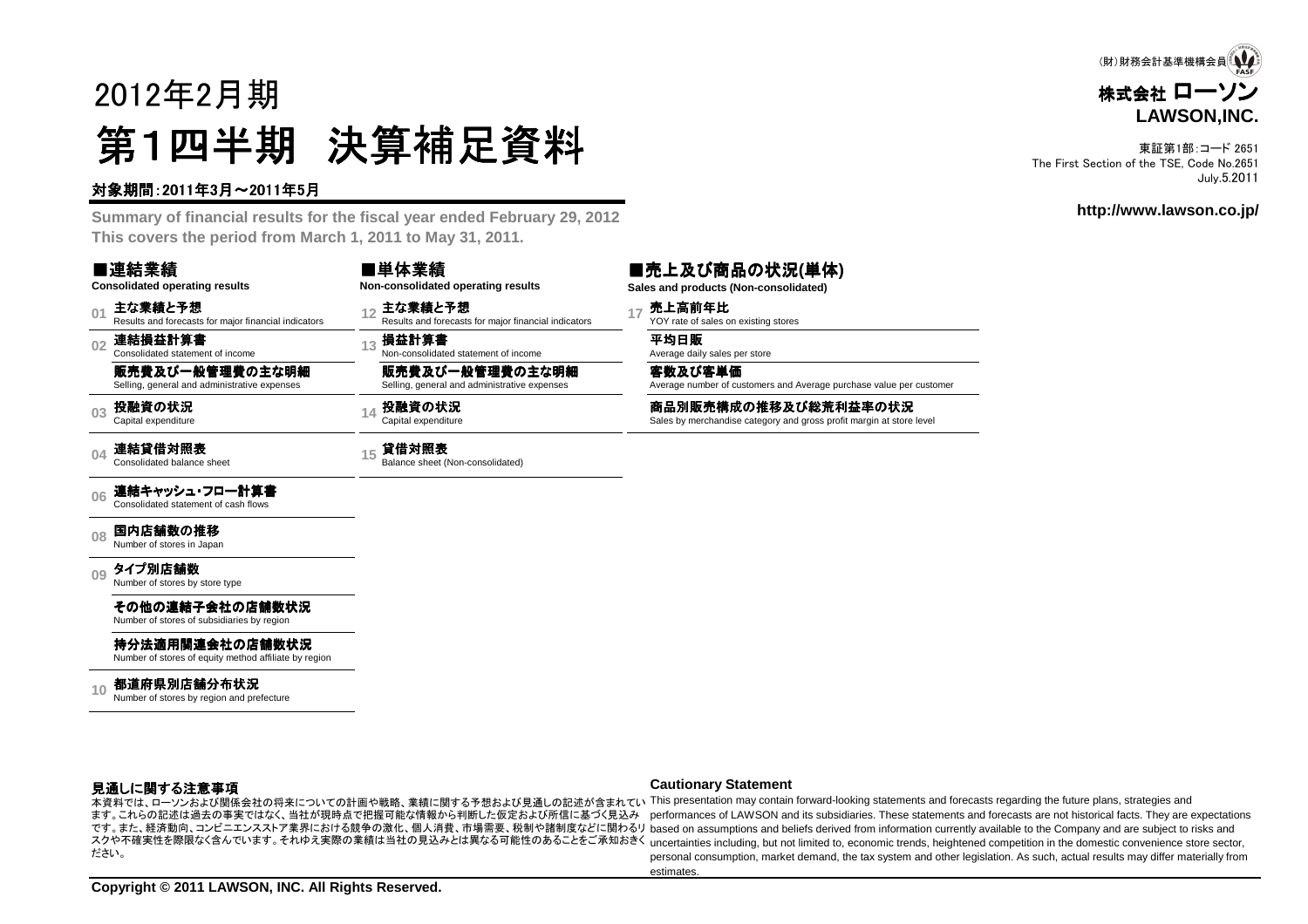### **■主な業績と予想** Results and forecasts for major financial indicators<br>←←←←←←←←←←←←←←←

|                                                                                                | 2009年度/FY2009                   |          | 2010年度/FY2010                   |           |                                 |           | 2011年度/FY2011                   |           |                                 |                          |                                 |                          |
|------------------------------------------------------------------------------------------------|---------------------------------|----------|---------------------------------|-----------|---------------------------------|-----------|---------------------------------|-----------|---------------------------------|--------------------------|---------------------------------|--------------------------|
|                                                                                                | 第1四半期/1Q                        |          | 通期/Full year                    |           | 第1四半期/1Q                        |           | 通期/Full year                    |           | 第1四半期/1Q                        |                          | 通期計画/Full year (Forecast)       |                          |
|                                                                                                | 2009.3.1-2009.5.31<br>金額/Amount | 前年比/YoY  | 2009.3.1-2010.2.28<br>金額/Amount | 前年比/YoY   | 2010.3.1-2010.5.31<br>金額/Amount | 前年比/YoY   | 2010.3.1-2011.2.28<br>金額/Amount | 前年比/YoY   | 2011.3.1-2011.5.31<br>金額/Amount | 前年比/YoY                  | 2011.3.1-2012.2.29<br>金額/Amount | 前年比/YoY                  |
| チェーン全店売上高(百万円)<br>Total net sales (Millions of yen)                                            | 410,268                         | 114.1%   | 1,666,136                       | 106.9%    | 401,524                         | 97.9%     | 1,682,812                       | 101.0%    | 428,815                         | 106.8%                   | 1,768,000                       | 105.1%                   |
| 营業総収入(百万円)*1<br>Gross operating revenue (Millions of yen)                                      | 110,041                         | 143.3%   | 467,192                         | 133.7%    | 106,586                         | 96.9%     | 441,277                         | 94.5%     | 112,020                         | 105.1%                   | 461,000                         | 104.5%                   |
| 営業利益 (百万円)<br>Operating profit (Millions of yen)                                               | 12,197                          | 101.5%   | 50.275                          | 102.2%    | 11,201                          | 91.8%     | 55,540                          | 110.5%    | 12.874                          | 114.9%                   | 57.500                          | 103.5%                   |
| 経常利益 (百万円)<br>Recurring profit (Millions of yen)                                               | 12,098                          | 102.5%   | 49,440                          | 101.3%    | 10,995                          | 90.9%     | 54,594                          | 110.4%    | 12,851                          | 116.9%                   | 55,400                          | 101.5%                   |
| 四半期(当期)純利益(百万円)<br>Net profit (Millions of yen)                                                | 5,974                           | 92.1%    | 12,562                          | 52.8%     | 4.081                           | 68.3%     | 25,386                          | 202.1%    | $-1,983$                        | $\overline{\phantom{a}}$ | 19,800                          | 78.0%                    |
| 1株当たり四半期(当期)純利益(円)*2<br>Net profit per share (yen)                                             |                                 | 60.24    |                                 | 126.67    |                                 | 41.15     |                                 | 254.61    |                                 | $-19.85$                 |                                 | 198.26                   |
| 純資産(百万円)<br>Net assets (Millions of yen)                                                       |                                 | 199,667  |                                 | 198,135   |                                 | 195,241   |                                 | 208,466   |                                 | 198,200                  |                                 |                          |
| 総資産(百万円)<br>Total assets (Millions of yen)                                                     |                                 | 468.119  |                                 | 448.131   |                                 | 481.213   |                                 | 476.036   |                                 | 526,118                  |                                 |                          |
| 1株当たり純資産(円)<br>Net assets per share (yen)                                                      |                                 | 1.948.72 |                                 | 1.935.41  | 1.896.65                        |           |                                 | 2.037.50  |                                 | 1.932.93                 |                                 |                          |
| 総資産四半期(当期)純利益率<br><b>ROA</b>                                                                   |                                 | 1.3%     |                                 | 2.8%      |                                 | 0.9%      |                                 | 5.5%      |                                 | $-0.4%$                  |                                 |                          |
| 自己資本四半期(当期)純利益率<br>ROE                                                                         |                                 | 3.1%     |                                 | 6.5%      |                                 | 2.2%      |                                 | 12.8%     |                                 | $-1.0%$                  |                                 |                          |
| 自己資本比率<br>Capital adequacy ratio                                                               |                                 | 41.3%    |                                 | 42.8%     |                                 | 39.1%     |                                 | 42.7%     |                                 | 36.7%                    |                                 | -                        |
| 営業活動によるキャッシュフロー(百万円)<br>Net cash provided by (used in) operating activities (Millions of yen)  |                                 | 39,390   |                                 | 40.695    |                                 | 54.537    |                                 | 72,210    |                                 | 59,970                   |                                 | $\overline{\phantom{0}}$ |
| 投資活動によるキャッシュフロー (百万円)<br>Net cash provided by (used in) investing activities (Millions of yen) |                                 | $-9,596$ |                                 | $-42,595$ |                                 | $-4,820$  |                                 | $-30,522$ |                                 | $-7,871$                 |                                 |                          |
| 財務活動によるキャッシュフロー(百万円)<br>Net cash provided by (used in) financing activities (Millions of yen)  |                                 | $-9,875$ |                                 | $-27.238$ |                                 | $-10.756$ |                                 | $-28.798$ |                                 | $-10.829$                |                                 |                          |
| 現金及び現金同等物の期末残高 (百万円)<br>Cash and cash equivalents at end of period (Millions of yen)           |                                 | 103,899  |                                 | 54.843    |                                 | 93.803    |                                 | 67,712    |                                 | 108,992                  |                                 |                          |
| 国内総店舗数*3<br>Number of stores in Japan                                                          |                                 | 9,562    |                                 | 9,761     |                                 | 9,792     |                                 | 9,994     |                                 | 10,017                   |                                 | 10,324                   |

(注)

Note

\*1.営業総収入は直営店売上高、加盟店からの収入等の合計です。<br>\*2.通期計画の1株当たり当期純利益に関しては、2011年5月31日現在の期末発行済株式数を用いて算出しております。<br>\*3.「国内総店舗数」は、当社連結グループの運営するコンビニエンスストアの店舗数であり、㈱ローソン沖縄の運営する店舗数を含めてお ります。

 \*1: The gross operating revenue includes total sales of LAWSON group stores and commissions from franchised stores. \*2: Forecasted net profit per share in the full-year plan is calculated based on the number of outstanding share as of May 31, 2011.\*3: The number of stores in Japan are figures of LAWSON group, including stores operated by LAWSON Okinawa, Inc.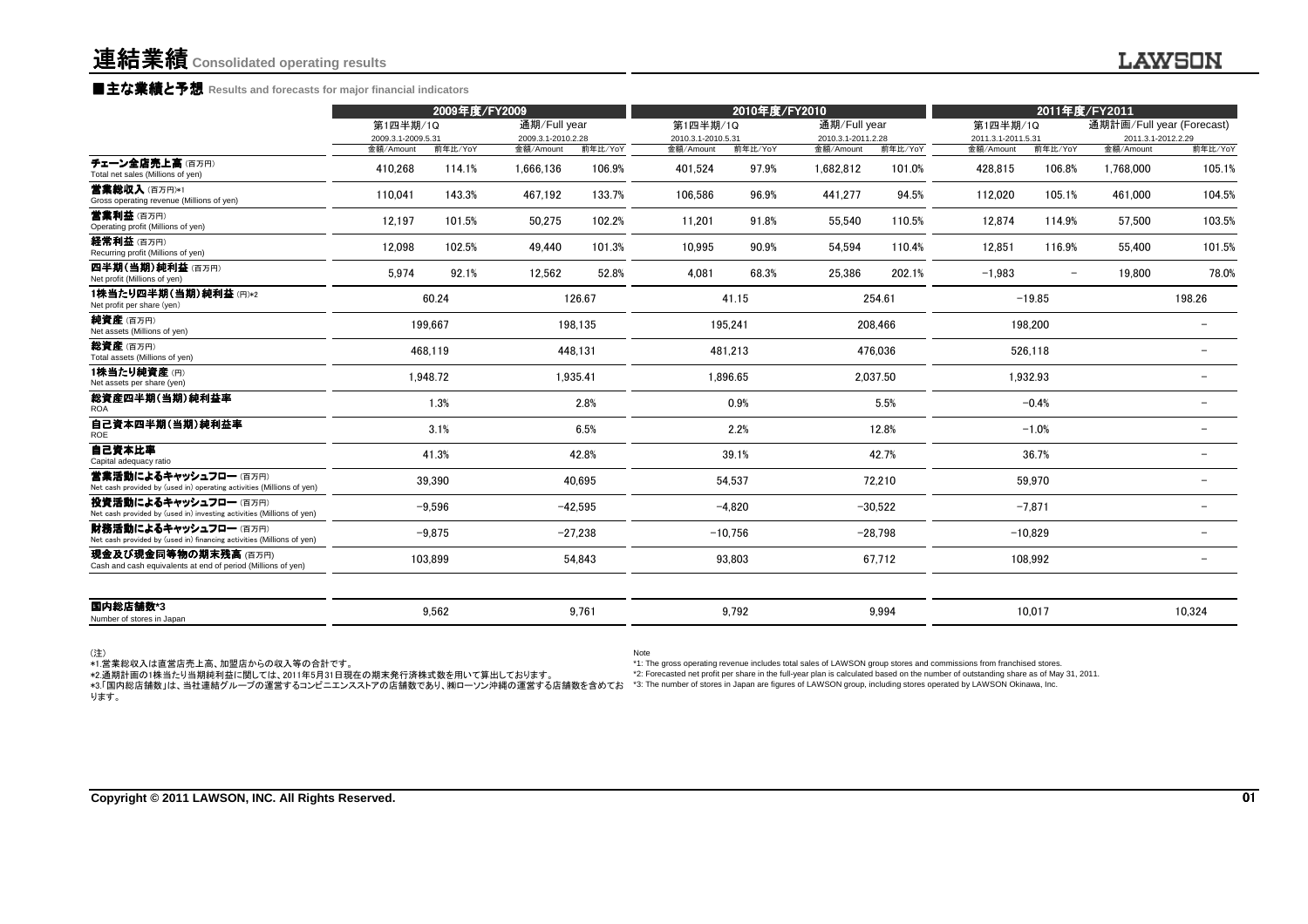### **■連結損益計算書** Consolidated statement of income

|                                                                  |                 | 2009年度1Q                 | 2010年度1Q            | 2011年度1Q            | 年増減<br>前            |
|------------------------------------------------------------------|-----------------|--------------------------|---------------------|---------------------|---------------------|
|                                                                  |                 | 2009.3.1-2009.5.31       | 2010.3.1-2010.5.31  | 2011.3.1-2011.5.31  | Increase (Decrease) |
|                                                                  |                 | 百万円/Millions of yen      | 百万円/Millions of yen | 百万円/Millions of yen | 百万円/Millions of yen |
| A.営業総収入 Total operating revenues                                 | $B + E$         | 110,041                  | 106.586             | 112,020             | 5,434               |
| <b>B.売上高</b> Net sales*1                                         |                 | 51,530                   | 48,026              | 49,399              | 1,372               |
| C.売上原価 Cost of goods sold*2                                      |                 | 38,335                   | 35,544              | 37.076              | 1,532               |
| D.売上総利益 Gross profit on sales*3                                  | $B - C$         | 13,194                   | 12,482              | 12,322              | $-159$              |
| E.営業収入 Operating revenues                                        | $F + G$         | 58,510                   | 58,559              | 62,621              | 4,061               |
| F.加盟店からの収入 Franchise commission from franchised stores           |                 | 46,501                   | 46,308              | 49,718              | 3,410               |
| G.その他の営業収入 Other                                                 |                 | 12,009                   | 12,251              | 12.903              | 651                 |
| <b>H.営業総利益</b> Operating gross profit                            | $A - C = D + E$ | 71.705                   | 71,042              | 74.944              | 3,902               |
| <b>I.販売費及び一般管理費</b> Selling, general and administrative expenses |                 | 59,508                   | 59,840              | 62,069              | 2,228               |
| J.営業利益 Operating profit                                          | $H - I$         | 12,197                   | 11,201              | 12,874              | 1,673               |
| 営業外収益 Non-operating income                                       |                 | 371                      | 501                 | 463                 | $-38$               |
| 営業外費用 Non-operating expenses                                     |                 | 470                      | 706                 | 486                 | $-220$              |
| 経常利益 Recurring profit                                            |                 | 12,098                   | 10,995              | 12,851              | 1,855               |
| 特別利益 Extraordinary gain                                          |                 | 628                      |                     | 20                  | 20                  |
| 特別損失 Extraordinary loss                                          |                 | 2.816                    | 3,172               | 14,138              | 10,965              |
| 税金等調整前四半期純利益 Income before income taxes                          |                 | 9.909                    | 7,823               | $-1,266$            | $-9.089$            |
| 法人税等 Income taxes                                                |                 | 3,558                    | 3,567               | 548                 | $-3,018$            |
| 少数株主損益調整前四半期純利益 Income before minority interests                 |                 | $\overline{\phantom{0}}$ |                     | $-1,814$            | $-1,814$            |
| 少数株主利益 Minority interests in net profit                          |                 | 377                      | 174                 | 168                 | $-5$                |
| 四半期純利益 Net profit                                                |                 | 5,974                    | 4,081               | $-1,983$            | $-6,064$            |
|                                                                  |                 |                          |                     |                     |                     |

### ■販売費及び一般管理費の主な明細 **Selling, general and administrative expenses**

| 2009年度1Q                                                                                                                                                                                    | 2010年度1Q                                                                                                | 2011年度1Q            | 増減<br>年                                                                                                                                                                                                                                                                             |  |
|---------------------------------------------------------------------------------------------------------------------------------------------------------------------------------------------|---------------------------------------------------------------------------------------------------------|---------------------|-------------------------------------------------------------------------------------------------------------------------------------------------------------------------------------------------------------------------------------------------------------------------------------|--|
| 2009.3.1-2009.5.31                                                                                                                                                                          | 2010.3.1-2010.5.31                                                                                      | 2011.3.1-2011.5.31  | Increase (Decrease)                                                                                                                                                                                                                                                                 |  |
| 百万円/Millions of yen                                                                                                                                                                         | 百万円/Millions of yen                                                                                     | 百万円/Millions of yen | 百万円/Millions of yen                                                                                                                                                                                                                                                                 |  |
| 17.065                                                                                                                                                                                      | 17.972                                                                                                  | 19.029              | 1.056                                                                                                                                                                                                                                                                               |  |
| 14.540                                                                                                                                                                                      | 14.218                                                                                                  | 14.626              | 408                                                                                                                                                                                                                                                                                 |  |
| 3.755                                                                                                                                                                                       | 2.732                                                                                                   | 2.257               | $-475$                                                                                                                                                                                                                                                                              |  |
| 4.474                                                                                                                                                                                       | 5.550                                                                                                   | 6.516               | 966                                                                                                                                                                                                                                                                                 |  |
| 2.416                                                                                                                                                                                       | 2.905                                                                                                   | 2.629               | $-275$                                                                                                                                                                                                                                                                              |  |
| 17.256                                                                                                                                                                                      | 16.461                                                                                                  | 17.010              | 548                                                                                                                                                                                                                                                                                 |  |
| 59.508                                                                                                                                                                                      | 59.840                                                                                                  | 62.069              | 2.228                                                                                                                                                                                                                                                                               |  |
|                                                                                                                                                                                             | Note                                                                                                    |                     |                                                                                                                                                                                                                                                                                     |  |
|                                                                                                                                                                                             |                                                                                                         |                     |                                                                                                                                                                                                                                                                                     |  |
| *3. The figure is the total of the gross profit for LAWSON Group stores and that for LAWSON ENTERMEDIA, INC. and HMV JAPAN K.K.<br>「売上総利益」は、直営店売上総利益に、ローソンエンターメディアならびにHMVの物販の売上総利益を含めたものです。 |                                                                                                         |                     |                                                                                                                                                                                                                                                                                     |  |
|                                                                                                                                                                                             | *4"Advertising and promotional expenses" include provision for point card certificates.                 |                     |                                                                                                                                                                                                                                                                                     |  |
|                                                                                                                                                                                             | *5"Other" include amortization expenses of intangible assets.                                           |                     |                                                                                                                                                                                                                                                                                     |  |
|                                                                                                                                                                                             | 「売上高」は、直営店売上高に、ローソンエンターメディアならびにHMVの物販を含めたものです。<br>「売上原価」は、直営店売上原価に、ローソンエンターメディアならびにHMVの物販の売上原価を含めたものです。 |                     | *1. The figure is the total of the net sales for LAWSON Group stores and the sales of goods for LAWSON ENTERMEDIA, INC. and HMV JAPAN K.K.<br>*2. The figure is the total of the cost of goods sold for LAWSON Group stores and that for LAWSON ENTERMEDIA, INC. and HMV JAPAN K.K. |  |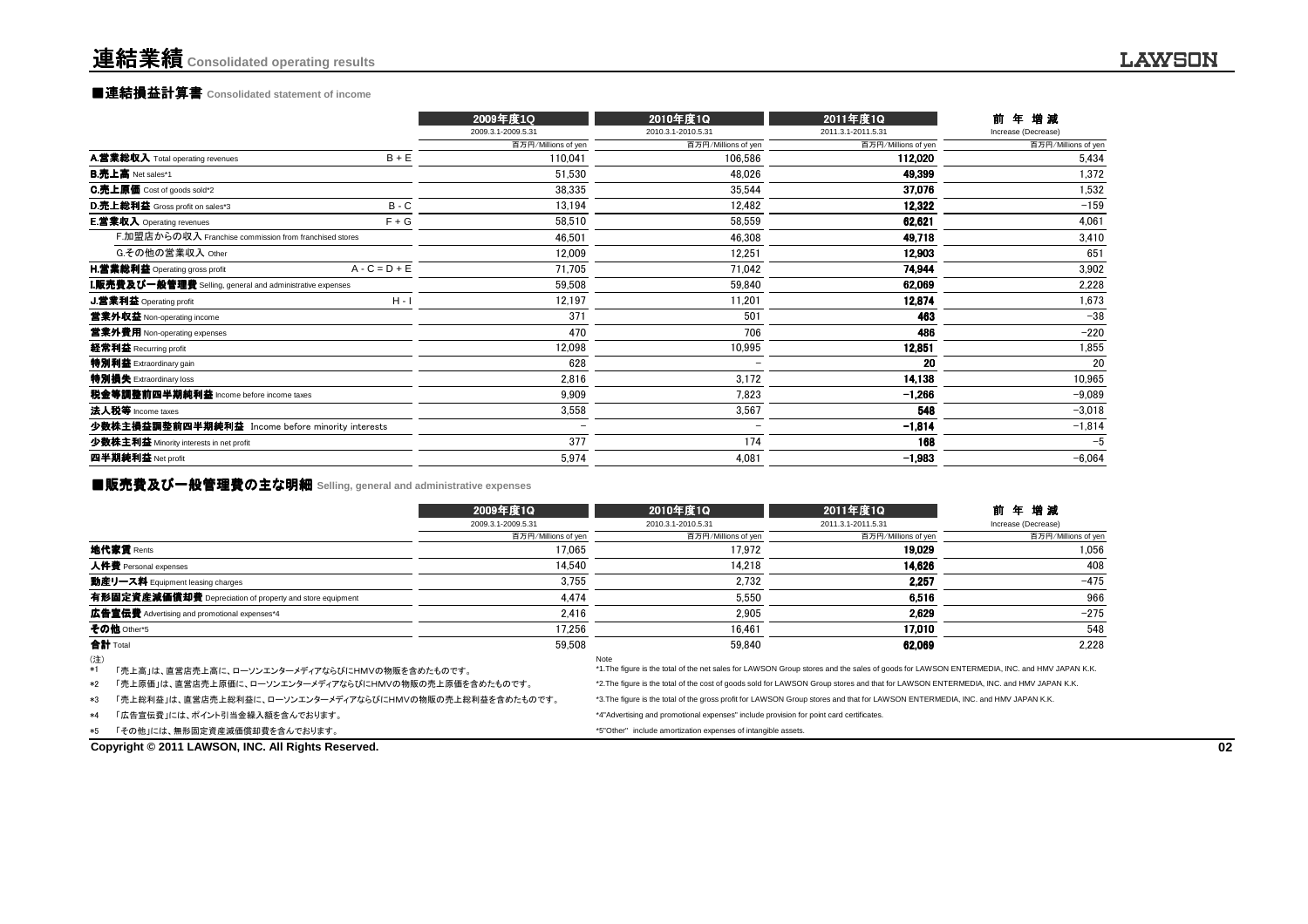### 連結業績**Consolidated operating results**

| ■投融資の状況                                                    | 2009年度1Q            | 2010年度1Q            | 2011年度1Q            | 2011年度計画            |
|------------------------------------------------------------|---------------------|---------------------|---------------------|---------------------|
| Capital expenditure                                        | 2009.3.1-2009.5.31  | 2010.3.1-2010.5.31  | 2011.3.1-2011.5.31  | Forecasts / 2012.2  |
|                                                            | 百万円/Millions of yen | 百万円/Millions of yen | 百万円/Millions of yen | 百万円/Millions of yen |
| 新店投資 New store investments                                 | 3.719               | 3.608               | 3.154               | 19,000              |
| 既存店投資 Existing store investments                           | 1.559               | 1.493               | 1.386               | 10,000              |
| システム関連投資 IT-related investments                            | 2.532               | 2.304               | 1.993               | 8.500               |
| その他 Other                                                  | 587                 | 696                 | 904                 | 1,000               |
| 投資小計 Subtotal                                              | 8.397               | 8.101               | 7.437               | 38.500              |
| 出資•融資 Investments and advances                             | 201                 | $-225$              | 33                  | 5.000               |
| リース Leases*1                                               | 5.943               | 3.322               | 3.218               | 20,500              |
| 合計 Total                                                   | 14.541              | 11.198              | 10.688              | 64.000              |
| 有形固定資産減価償却費 Depreciation of property and store equipment*2 | 4.474               | 5.550               | 6.516               | 28.000              |
| 無形固定資産償却費 Amortization of intangible assets                | 1.276               | 2.090               | 2.163               | 9,300               |
| 減価償却費計 Total depreciation and amortization                 | 5.751               | 7.640               | 8.679               | 37.300              |
| (注)                                                        |                     |                     | Note                |                     |

(注)

\*1.リースは各会計期間に取得したリース物件の取得価額相当額を記載しております。

2011年度のリース債務の返済による支出は、2,322百万円です。

\*2.新リース会計の適用により、有形固定資産減価償却費には、売買処理されるリース物件の減価償却費を含んでおります。

2011年1Qの有形固定資産減価償却費には、除去費用資産減価償却費及び資産除去債務利息を含んでおります。

 \*1: "Leases" are the amount of charges equivalent to the purchase price of the respective assets for the accounting period. Theamount of repayments of lease obligations (consolidated) of FY2011 is 2,322 millions of yen.

 \*2: Depreciation of property and store equipment includes depreciation for leased property treated as a sale-and-purchase transaction due to the application of new lease accounting standards in Japan. The amount of FY2011 includes depreciation ofasset retirement obligations and interest on asset retirement obligations.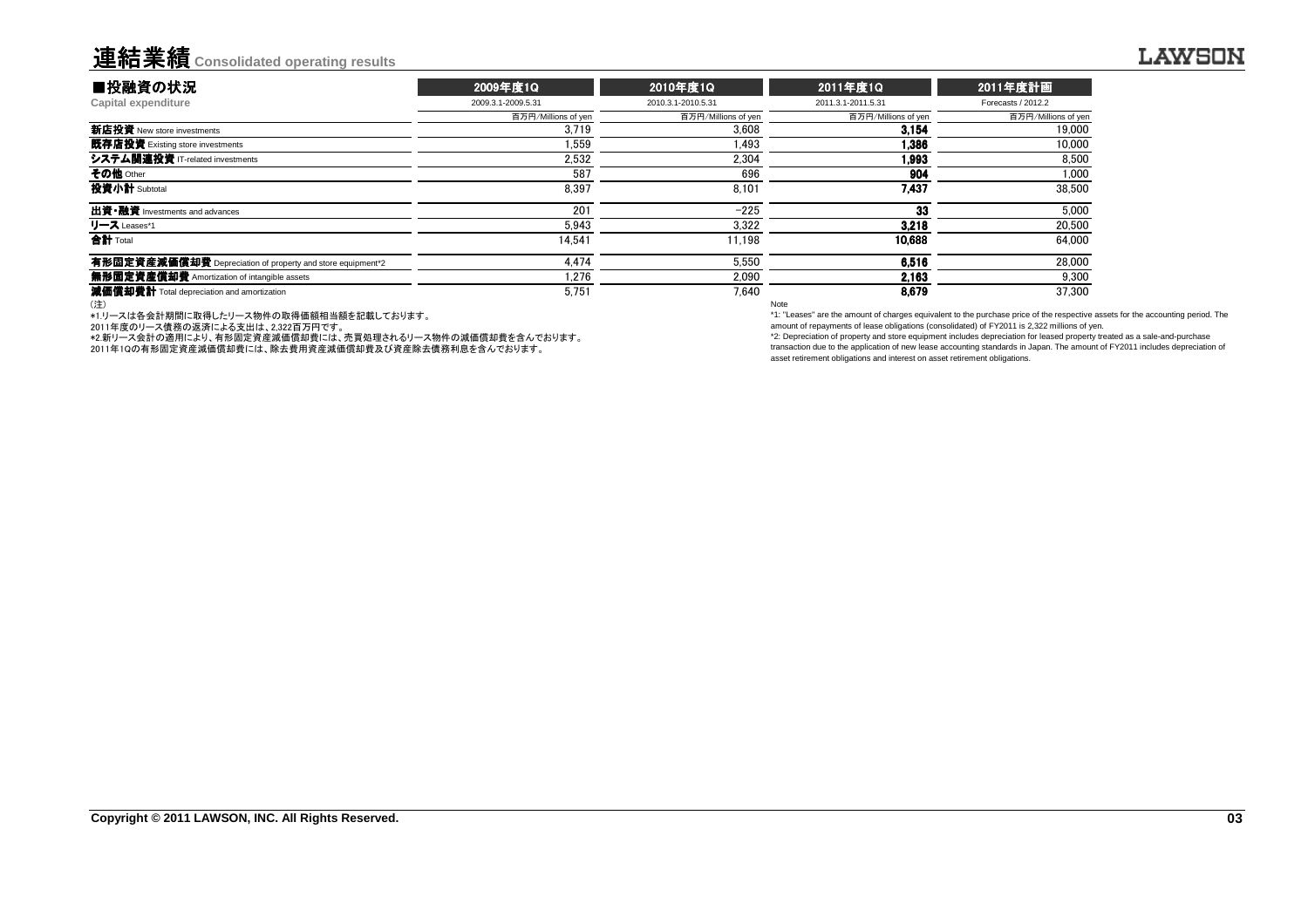|                                                                            | 2009年度<br>(2010年2月28日現在)               | 2010年度<br>(2011年2月28日現在)               | 2011年度<br>(2011年5月31日現在)         | 増減                  |
|----------------------------------------------------------------------------|----------------------------------------|----------------------------------------|----------------------------------|---------------------|
|                                                                            | Previous fiscal term (As of 2.28,2010) | Previous fiscal term (As of 2.28,2011) | Current period (As of 5.31,2011) | Increase (Decrease) |
| 「資産の部 Assets ]                                                             | 百万円/Millions of yen                    | 百万円/Millions of yen                    | 百万円/Millions of yen              | 百万円/Millions of yen |
| 流動資産 Current assets                                                        | 132.198                                | 145.009                                | 185.531                          | 40.521              |
| 現金及び預金 Cash and deposits                                                   | 64.017                                 | 74.816                                 | 119.496                          | 44,679              |
| 加盟店貸勘定 Accounts receivable - due from franchised stores                    | 20.790                                 | 16,159                                 | 15,623                           | $-535$              |
| 有価証券 Marketable securities                                                 | 2.500                                  | 2,999                                  |                                  | $-2,999$            |
| 商品 Merchandise inventories                                                 | 4.446                                  | 7.011                                  | 7,408                            | 396                 |
| 未収入金 Accounts receivable - other                                           | 26.445                                 | 29,285                                 | 29,426                           | 140                 |
| 繰延税金資産 Deferred tax assets                                                 | 4.587                                  | 4,943                                  | 3,360                            | $-1,583$            |
| その他 Other                                                                  | 9.567                                  | 9.891                                  | 10,311                           | 420                 |
| 貸倒引当金 Allowance for doubtful accounts                                      | $-155$                                 | $-97$                                  | $-95$                            | $\overline{2}$      |
| 固定資産 Noncurrent assets                                                     | 315.933                                | 331,026                                | 340,586                          | 9,559               |
| 有形固定資産 Property, plant and equipment                                       | 145,308                                | 158,833                                | 164.438                          | 5,604               |
| ・建物及び構築物 Buildings and structures                                          | 96,452                                 | 96,401                                 | 100.210                          | 3,808               |
| ・車両運搬具及び工具器具備品 Vehicles, tools, furniture and fixtures                     | 12.858                                 | 13,241                                 | 12,668                           | $-572$              |
| •その他 Other                                                                 | 35.997                                 | 49.190                                 | 51,559                           | 2.368               |
| 無形固定資産 Intangible assets                                                   | 34.407                                 | 36.096                                 | 35.812                           | $-283$              |
| 投資その他の資産 Investments and other assets                                      | 136,216                                | 136.096                                | 140.335                          | 4,238               |
| ・長期貸付金 Long-terms loans receivable                                         | 29.724                                 | 31.825                                 | 31.426                           | $-399$              |
| ・差入保証金 Guarantee deposits                                                  | 83.205                                 | 81.654                                 | 81.963                           | 309                 |
| •繰延税金資産 Deferred tax assets                                                | 15.274                                 | 13.253                                 | 17.042                           | 3,789               |
| •破産更生債権等 Bankruptcy and reorganization claims                              | 13.631                                 | 15,372                                 | 15.395                           | 22                  |
| •その他 Other                                                                 | 9.018                                  | 10.037                                 | 10.567                           | 530                 |
| •貸倒引当金 Allowance for doubtful accounts                                     | $-14,636$                              | $-16,047$                              | $-16.060$                        | $-13$               |
| 資産合計 Total Assets                                                          | 448.131                                | 476.036                                | 526,118                          | 50.081              |
| 有形固定資産の減価償却累計額<br>Accumulated depreciation of property and store equipment | 134.339                                | 153.499                                | 164.295                          | 10.796              |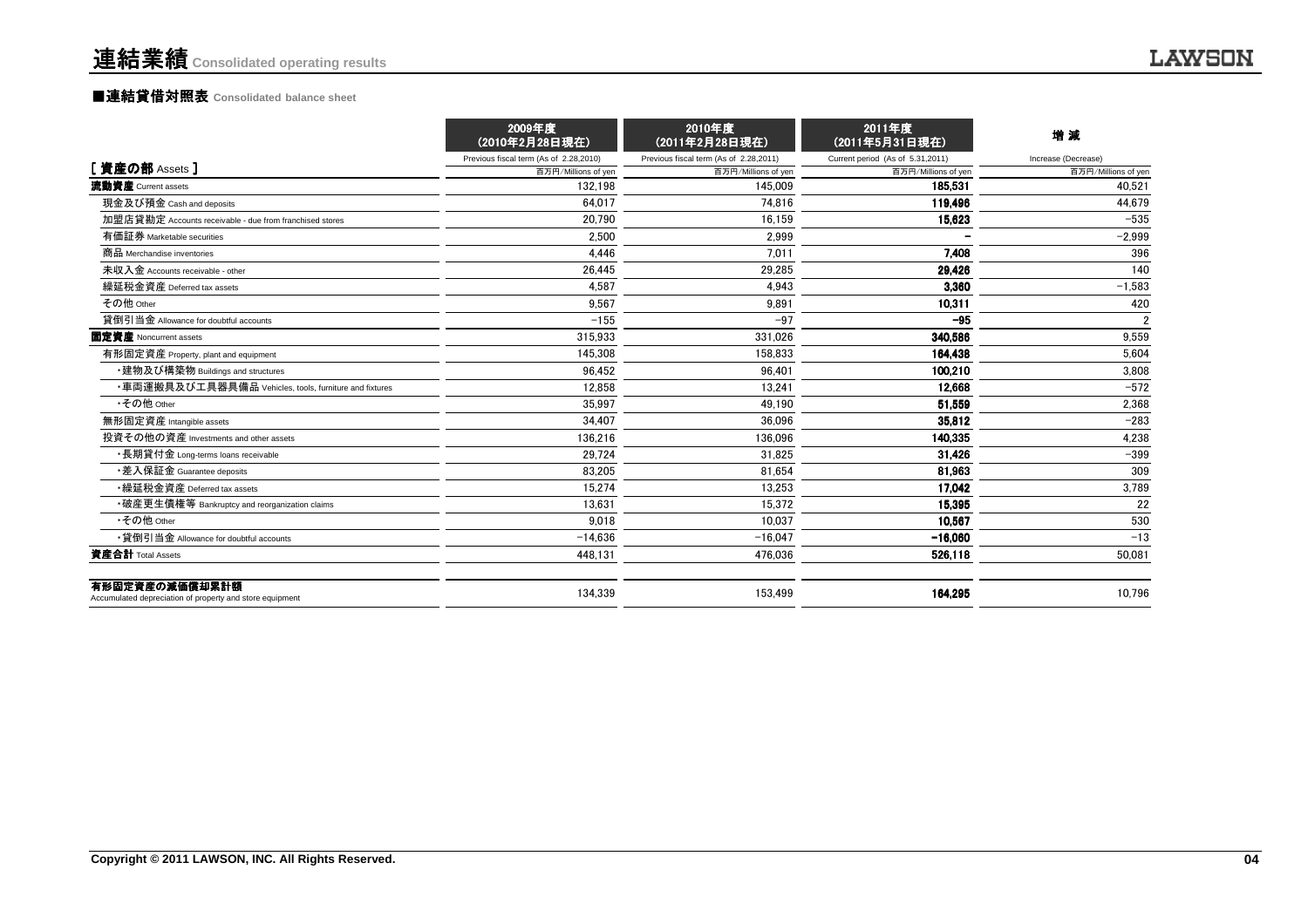|                                                                                             | 2009年度<br>(2010年2月28日現在)               | 2010年度<br>(2011年2月28日現在)               | 2011年度<br>(2011年5月31日現在)         | 增減                       |
|---------------------------------------------------------------------------------------------|----------------------------------------|----------------------------------------|----------------------------------|--------------------------|
|                                                                                             | Previous fiscal term (As of 2.28,2010) | Previous fiscal term (As of 2.28,2011) | Current period (As of 5.31,2011) | Increase (Decrease)      |
| [負債の部 Liabilities]                                                                          | 百万円/Millions of yen                    | 百万円/Millions of yen                    | 百万円/Millions of yen              | 百万円/Millions of yen      |
| 流動負債 Current liabilities                                                                    | 184.496                                | 192.595                                | 237.541                          | 44,945                   |
| 買掛金 Accounts payable - trade                                                                | 73.189                                 | 81.398                                 | 91.386                           | 9.987                    |
| 加盟店借勘定 Accounts payable - due to franchised stores                                          | 1.024                                  | 1.179                                  | 1.539                            | 360                      |
| 未払法人税等 Income taxes payable                                                                 | 9.852                                  | 10,673                                 | 2,982                            | $-7,691$                 |
| 預り金 Deposits payable                                                                        | 65.858                                 | 62,340                                 | 107,906                          | 45,566                   |
| 賞与引当金 Provision for bonuses                                                                 | 2.789                                  | 3.768                                  | 1.737                            | $-2,030$                 |
| ポイント引当金 Provision for point card certificates                                               | 2.097                                  | 1,287                                  | 1.126                            | $-160$                   |
| その他 Other                                                                                   | 29,684                                 | 31,947                                 | 30,861                           | $-1,085$                 |
| 固定負債 Noncurrent liabilities                                                                 | 65.499                                 | 74.974                                 | 90.376                           | 15,402                   |
| 退職給付引当金 Liability for employees' retirement benefits                                        | 6,206                                  | 7,529                                  | 7.802                            | 272                      |
| 役員退職慰労引当金<br>Allowance for retirement benefits to executive officers and corporate auditors | 217                                    | 234                                    | 237                              | 3                        |
| 長期預り保証金 Long-term guarantee deposits                                                        | 38.710                                 | 37,139                                 | 36.494                           | $-644$                   |
| その他 Other                                                                                   | 20.365                                 | 30,070                                 | 45,842                           | 15,771                   |
| 負債合計 Total liabilities                                                                      | 249.996                                | 267,570                                | 327,918                          | 60.348                   |
| [純資産の部 Net assets]                                                                          |                                        |                                        |                                  |                          |
| 株主資本 Shareholders' equity                                                                   | 192.485                                | 204.117                                | 193.645                          | $-10,472$                |
| 資本金 Common stock                                                                            | 58.506                                 | 58,506                                 | 58,506                           |                          |
| 資本剰余金 Capital surplus                                                                       | 41.520                                 | 47.696                                 | 47.696                           |                          |
| 利益剰余金 Retained earnings                                                                     | 94,171                                 | 99.608                                 | 89,136                           | $-10,471$                |
| 自己株式 Treasury stock                                                                         | $-1,713$                               | $-1,693$                               | $-1,694$                         | $-0$                     |
| 評価・換算差額等 Valuation and translation adjustments                                              | $-554$                                 | $-638$                                 | $-609$                           | 29                       |
| その他有価証券評価差額金 Net unrealized gain (loss) on available-for-sale securities                    | 14                                     | -4                                     | $-2$                             | $\overline{2}$           |
| 土地再評価差額金 Revaluation reserve for land                                                       | $-634$                                 | $-634$                                 | $-634$                           | $\overline{\phantom{0}}$ |
| 為替換算調整勘定 Foreign currency translation adjustments                                           | 65                                     |                                        | 28                               | 26                       |
| 新株予約権 Subscription rights to shares                                                         | 346                                    | 405                                    | 405                              |                          |
| 少数株主持分 Minority interests                                                                   | 5.858                                  | 4,581                                  | 4.758                            | 176                      |
| 純資産合計 Net assets                                                                            | 198.135                                | 208.466                                | 198,200                          | $-10,266$                |
| 負債純資産合計 Liabilities and net assets                                                          | 448.131                                | 476.036                                | 526.118                          | 50.081                   |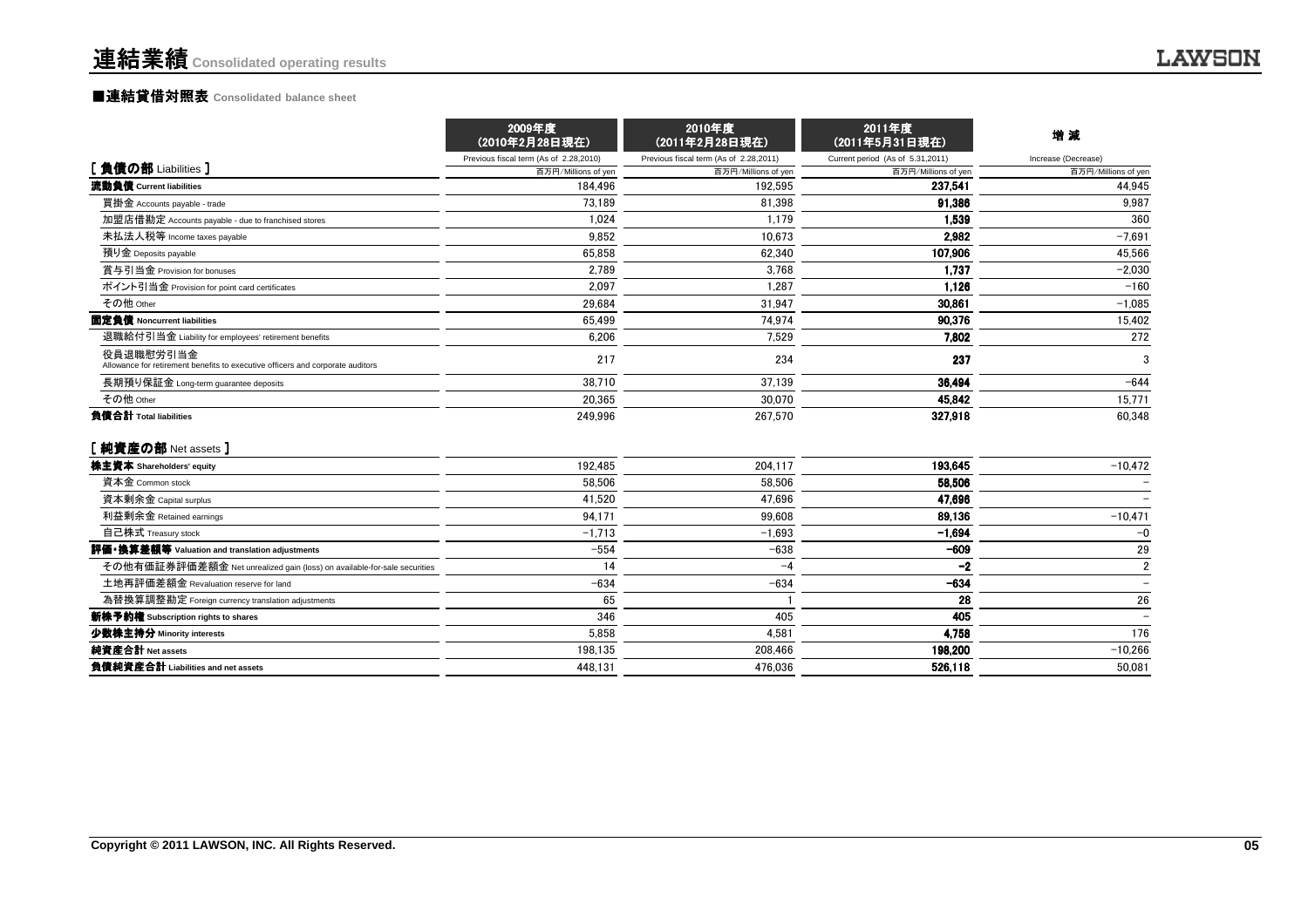### **■連結キャッシュ・フロー計算書** Consolidated statement of cash flows

|                                                                                                               | 2009年度1Q                 | 2010年度1Q            | 2011年度1Q            | 增減                  |
|---------------------------------------------------------------------------------------------------------------|--------------------------|---------------------|---------------------|---------------------|
| Ⅰ.営業活動によるキャッシュ・フロー                                                                                            | 2009.3.1-2009.5.31       | 2010.3.1-2010.5.31  | 2011.3.1-2011.5.31  | Increase (Decrease) |
| I. Net cash provided by (used in) operating activities                                                        | 百万円/Millions of yen      | 百万円/Millions of yen | 百万円/Millions of yen | 百万円/Millions of yen |
| 税金等調整前四半期純利益 Income before income taxes                                                                       | 9.909                    | 7.823               | $-1,266$            | $-9.089$            |
| 減価償却費 Depreciation and amortization                                                                           | 5.751                    | 7.640               | 8.679               | 1.038               |
| 固定資産除却損 Loss on retirement of noncurrent assets                                                               | 600                      | 400                 | 747                 | 347                 |
| 減損損失 Impairment loss                                                                                          | 1.354                    | 2,180               | 2,219               | 39                  |
| 退職給付引当金の増減額(マイナスは減少)<br>Increase (decrease) in provision for retirement benefits                              | 255                      | 276                 | 272                 | $-4$                |
| 受取利息 Interest income                                                                                          | $-165$                   | $-163$              | $-157$              | 6                   |
| 支払利息 Interest expenses                                                                                        | 45                       | 220                 | 268                 | 48                  |
| 資産除去債務会計基準の適用に伴う影響額<br>Loss on adjustment for changes of accounting standard for asset retirement obligations |                          |                     | 8.292               | 8,292               |
| 災害損失 Loss on disaster                                                                                         | $\overline{\phantom{a}}$ |                     | 2.841               | 2,841               |
| その他の撮益(マイナスは益) Other - net                                                                                    | $-1.229$                 | $-1.674$            | $-1,449$            | 225                 |
| 売上債権の増減額(マイナスは増加) Decrease (increase) in notes and accounts<br>receivable                                     | $-4,755$                 | 6,544               | $-881$              | $-7,426$            |
| 未収入金の増減額(マイナスは増加) Decrease (increase) in accounts receivable - other                                          | 2.277                    | 189                 | $-145$              | $-334$              |
| 仕入債務の増減額(マイナスは減少) Increase (decrease) in notes and accounts<br>payable                                        | 6.772                    | 9.013               | 10.475              | 1.462               |
| 未払金の増減額(マイナスは減少) Increase (decrease) in accounts payable - other                                              | $-8.179$                 | $-6.199$            | $-1,577$            | 4,622               |
| 預り金の増減額(マイナスは減少) Increase (decrease) in deposits payable                                                      | 35.391                   | 36.425              | 45.566              | 9.140               |
| 預り保証金の増減額(マイナスは減少) Increase (decrease) in long-term guarantee<br>deposits                                     | $-1.208$                 | $-248$              | $-644$              | $-395$              |
| その他の資産·負債の増減額 Other - net                                                                                     | 1.339                    | 2.394               | $-1.085$            | $-3,480$            |
| 小計 Subtotal                                                                                                   | 48,159                   | 64,822              | 72,156              | 7,334               |
| 利息の受取額 Interest income received                                                                               | 164                      | 162                 | 161                 | $-1$                |
| 利息の支払額 Interest expenses paid                                                                                 | $-44$                    | $-220$              | $-268$              | $-48$               |
| 災害損失の支払額 Payments for loss on disaster                                                                        |                          |                     | $-1.049$            | $-1,049$            |
| 法人税等の支払額 Income taxes paid                                                                                    | $-8.889$                 | $-10,227$           | $-11,028$           | $-801$              |
| 営業活動によるキャッシュ・フロー Net cash provided by (used in) operating activities                                          | 39.390                   | 54,537              | 59.970              | 5.432               |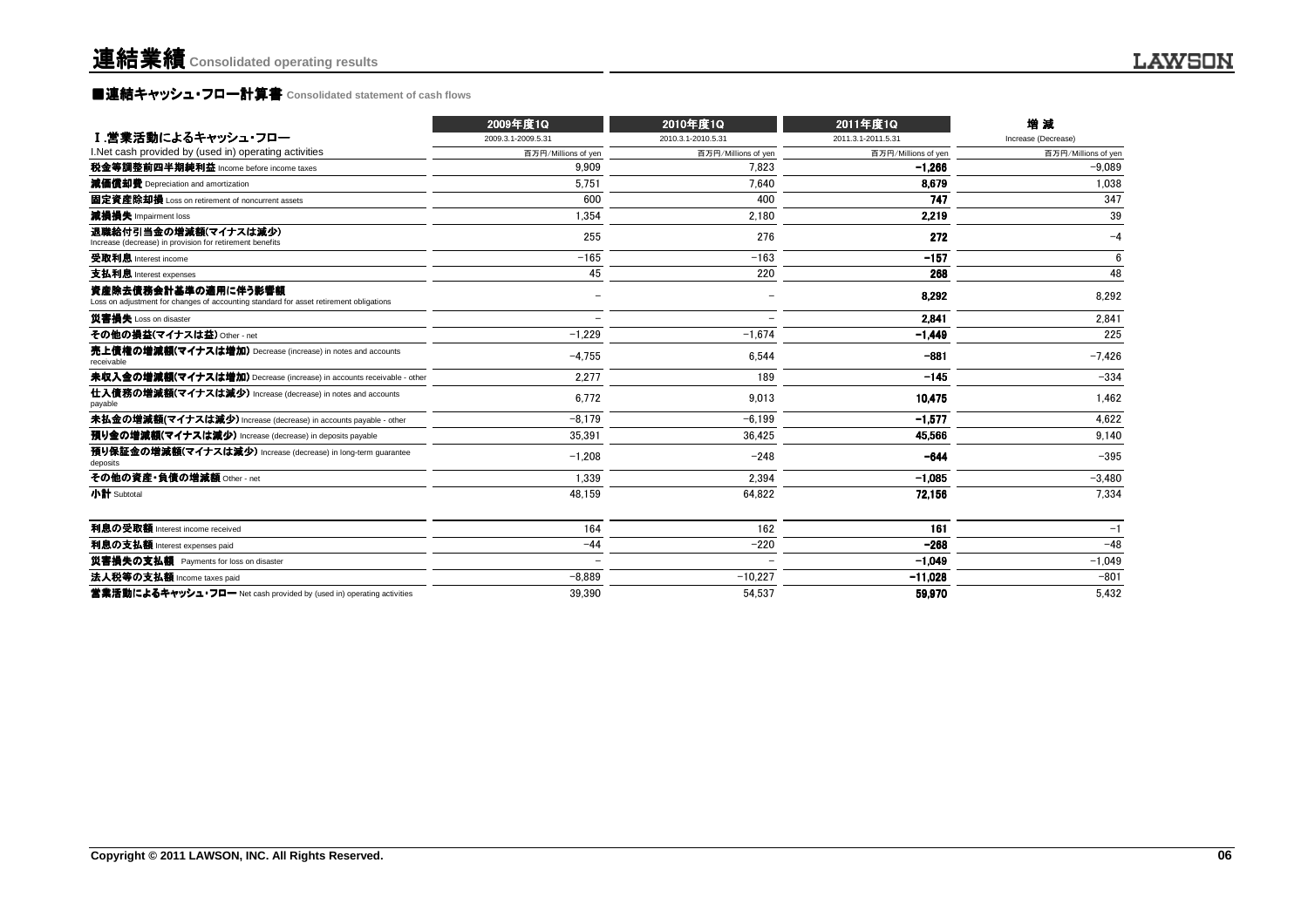|                                                                      | 2009年度1Q            | 2010年度1Q            | 2011年度1Q            | 增減                  |
|----------------------------------------------------------------------|---------------------|---------------------|---------------------|---------------------|
| Ⅱ.投資活動によるキャッシュ・フロー                                                   | 2009.3.1-2009.5.31  | 2010.3.1-2010.5.31  | 2011.3.1-2011.5.31  | Increase (Decrease) |
| II. Net cash provided by (used in) investing activities              | 百万円/Millions of yen | 百万円/Millions of yen | 百万円/Millions of yen | 百万円/Millions of yen |
| 定期預金の預入による支出 Payments into time deposits                             | $-1.500$            | $-400$              | $-9.900$            | $-9.500$            |
| 定期預金の払戻による収入 Proceeds from withdrawal of time deposits               |                     | 3.000               | 9.500               | 6,500               |
| 有価証券の取得による支出 Purchase of marketable securities                       | $-299$              |                     | -                   |                     |
| 有価証券の償還による収入 Proceeds from redemption of marketable securities       | 800                 |                     | -                   |                     |
| 関係会社株式の取得による支出 Increase in advances to associated company            | $-100$              |                     |                     |                     |
| 有形固定資産の取得による支出 Purchase of property, plant and equipment             | $-5.416$            | $-4.941$            | $-4.789$            | 151                 |
| 無形固定資産の取得による支出 Purchase of intangible assets                         | $-2,314$            | $-2,402$            | $-1,952$            | 449                 |
| その他 Other - net                                                      | $-766$              | $-76$               | $-729$              | $-652$              |
| 投資活動によるキャッシュ・フロー Net cash provided by (used in) investing activities | $-9.596$            | $-4.820$            | $-7,871$            | $-3.050$            |
| Ⅲ.財務活動によるキャッシュ・フロー                                                   |                     |                     |                     |                     |
| Net cash provided by (used in) financing activities                  |                     |                     |                     |                     |
| リース債務の返済による支出 Repayments of lease obligations                        | $-1.747$            | $-2,801$            | $-2,322$            | 479                 |
| 長期借入金の返済による支出 Repayment of long-term loans payable                   | $-154$              |                     |                     |                     |
| 配当金の支払額 Cash dividends paid                                          | $-7,933$            | $-7,933$            | $-8.488$            | $-555$              |
| その他 Other - net                                                      | $-40$               | $-21$               | $-18$               | 3                   |
| 財務活動によるキャッシュ・フロー Net cash provided by (used in) financing activities | $-9.875$            | $-10.756$           | $-10.829$           | $-72$               |
| Ⅳ.現金及び現金同等物に係る換算差額(マイナスは減少)                                          |                     |                     |                     |                     |
| Effect of exchange rate change on cash and cash equivalents          |                     |                     | 10                  | 10                  |
| Ⅴ.現金及び現金同等物の増減額(マイナスは減少)                                             | 19.917              | 38.960              |                     |                     |
| Net Increase (decrease) in cash and cash equivalents                 |                     |                     | 41,280              | 2,319               |
| Ⅵ.現金及び現金同等物の期首残高                                                     | 83,981              | 54.843              | 67,712              | 12,868              |
| Cash and cash equivalents at beginning of period                     |                     |                     |                     |                     |
| Ⅵ.現金及び現金同等物の期末残高                                                     | 103.899             | 93.803              | 108.992             | 15,188              |
| Cash and cash equivalents at end of period                           |                     |                     |                     |                     |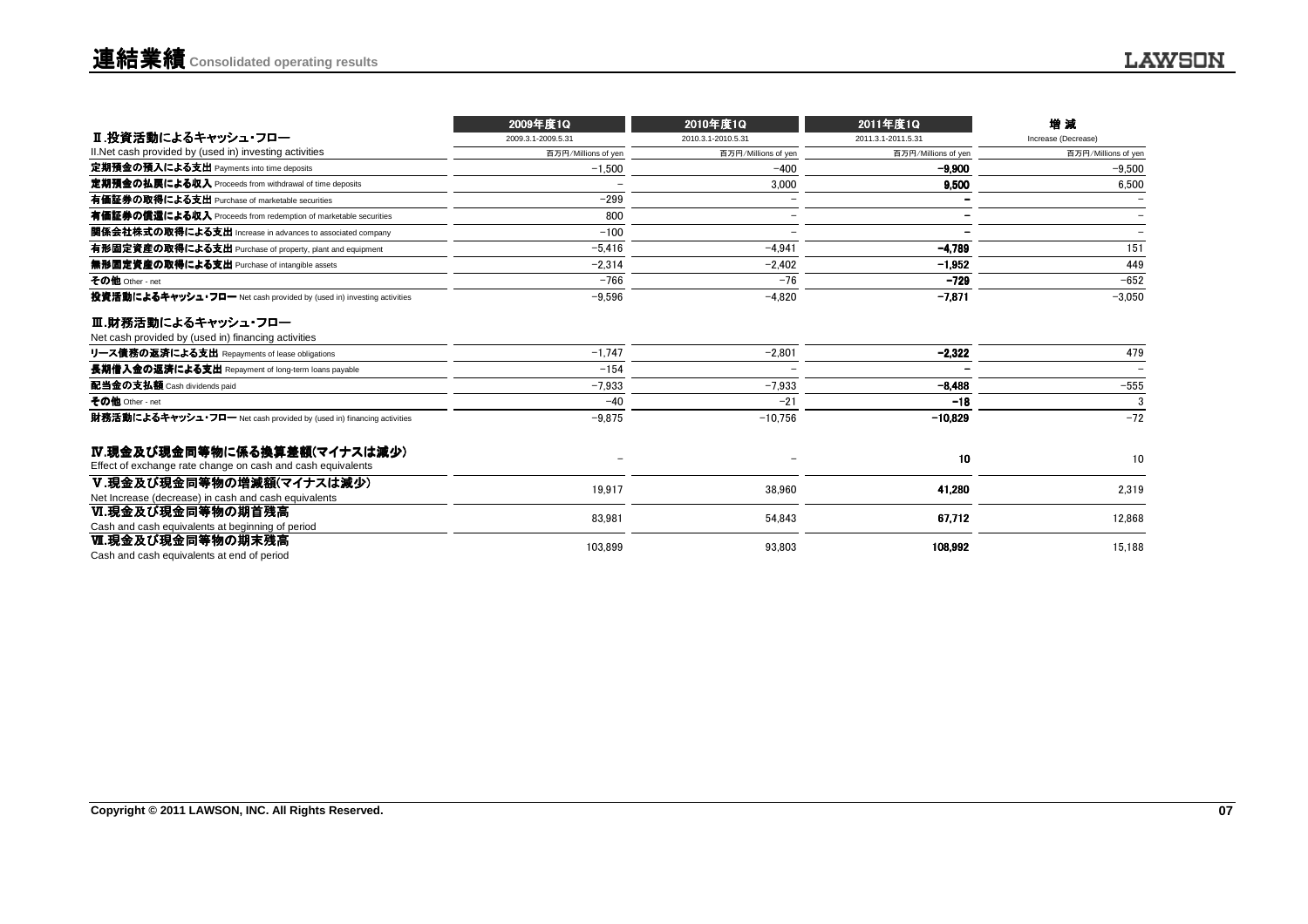#### ■国内店舗数の推移 Number of stores in Japan\*1

|                                                         | 2010年度1Q           | 2011年度1Q           | 2012年2月 (計画)                |
|---------------------------------------------------------|--------------------|--------------------|-----------------------------|
|                                                         | 2010.3.1-2010.5.31 | 2011.3.1-2011.5.31 | 2011.3.1-2012.2.29(Forcast) |
| 単体 Number of stores (Non-consolidated)                  |                    |                    |                             |
| 開店 Opening (店/Store)                                    | 113                | 101                | 520                         |
| 閉店 Closure (店/Store)                                    | 77                 | 69                 | 400                         |
| うち置換(-) Re-location(-)                                  | 27                 |                    |                             |
| 純増 Net Increase (店/Store)                               | 36                 | 32                 | 120                         |
| 総店舗数Total number of stores                              | 8.665              | 8.808              | 8,896                       |
| グループ会社 Consolidated subsidiaries and affiliated company |                    |                    |                             |
| 開店 Opening (店/Store)                                    | 18                 | 29                 | 270                         |
| 閉店 Closure (店/Store)                                    | 23                 | 38                 | 60                          |
| うち置換(-) Re-location(-)                                  |                    |                    |                             |
| 純増 Net Increase (店/Store)                               | $-5$               | -9                 | 210                         |
| 総店舗数Total number of stores                              | 1,127              | 1,209              | 1,428                       |
| グループ計 Total*2                                           |                    |                    |                             |
| 開店 Opening (店/Store)                                    | 129                | 127                | 750                         |
| 閉店 Closure (店/Store)                                    | 98                 | 104                | 420                         |
| うち置換(-) Re-location(-)                                  | 27                 | 9                  |                             |
| 純増 Net Increase (店/Store)                               | 31                 | 23                 | 330                         |
| 総店舗数Total number of stores                              | 9,792              | 10.017             | 10,324                      |

#### (注)

Note

ン沖縄の運営する店舗数を含みます。<br>\*2. 「グループ計」の「開店」及び「閉店」の数値は、グループ間での業態変更店舗数を除いています。

\*1. 上記の表の数値は、当社連結グループの運営するコンビニエンスストアの店舗数であり、(株)ローソ \*1 : The number of stores are consolidated figures of LAWSON group including stores operated by LAWSON Okinawa, Inc.

> \*2: The stores of"opening" and "closure" do not include the number of stores which are converted with differentcompany's store of LAWSON group.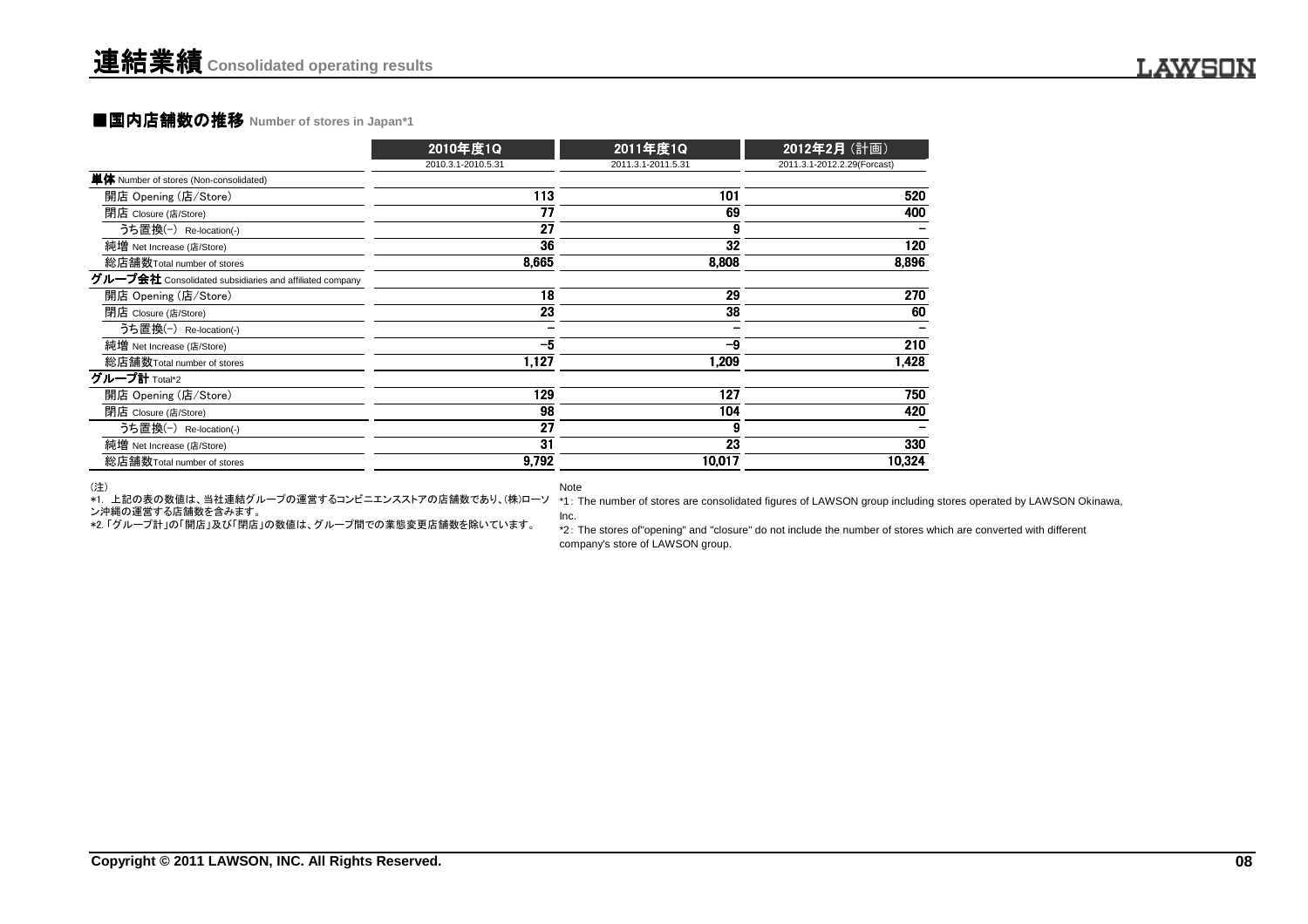### **■タイプ別店舗数** Number of stores by store type

|                                               | 2010年5月   |           | 2011年2月        |           | 2011年5月   |           | 期中増加店舗数                  |  |
|-----------------------------------------------|-----------|-----------|----------------|-----------|-----------|-----------|--------------------------|--|
|                                               | May, 2010 |           | February, 2011 |           | May, 2011 |           | Net increase (decrease)  |  |
|                                               | 店/Store   | 構成比/Share | 店/Store        | 構成比/Share | 店/Store   | 構成比/Share | 店/Store                  |  |
| 【単体(国内)】                                      |           |           |                |           |           |           |                          |  |
| 直営店 Company - owned stores                    |           |           |                |           |           |           |                          |  |
| ローソン LAWSON                                   | 210       | 2.1%      | 129            | 1.3%      | 131       | 1.3%      | 2                        |  |
| ナチュラルローソン NATURAL LAWSON                      | 59        | 0.6%      | 55             | 0.6%      | 55        | 0.5%      |                          |  |
| 小計 Subtotal                                   | 269       | 2.7%      | 184            | 1.8%      | 186       | 1.9%      | $\overline{2}$           |  |
| 加盟店 Franchised Stores                         |           |           |                |           |           |           |                          |  |
| Bタイプ Type B                                   | 1,244     | 12.7%     | 1,216          | 12.2%     | 1,198     | 12.0%     | $-18$                    |  |
| Gタイプ Type G                                   | 2,004     | 20.5%     | 2,057          | 20.6%     | 2,067     | 20.6%     | 10                       |  |
| Cタイプ Type C                                   | 5,126     | 52.3%     | 5,284          | 52.9%     | 5,321     | 53.1%     | 37                       |  |
| ナチュラルローソン NATURAL LAWSON                      | 22        | 0.2%      | 35             | 0.4%      | 36        | 0.4%      |                          |  |
| 小計 Subtotal                                   | 8,396     | 85.7%     | 8.592          | 86.0%     | 8,622     | 86.1%     | 30                       |  |
| 単体合計                                          | 8,665     | 88.5%     | 8,776          | 87.8%     | 8,808     | 87.9%     | 32                       |  |
| 【子会社 九九プラス(国内)】                               |           |           |                |           |           |           |                          |  |
| 直営店 Company - owned stores                    |           |           |                |           |           |           |                          |  |
| ローソンストア100·SHOP99*1 LAWSON STORE100· SHOP99*1 | 811       | 8.3%      | 809            | 8.3%      | 802       | 8.2%      | $-7$                     |  |
| 加盟店 Franchised Stores                         |           |           |                |           |           |           |                          |  |
| ローソンストア100·SHOP99*1 LAWSON STORE100· SHOP99*1 | 178       | 1.8%      | 268            | 2.7%      | 266       | 2.7%      | $-2$                     |  |
| 子会社合計                                         | 989       | 10.1%     | 1,077          | 10.8%     | 1,068     | 10.7%     | $-9$                     |  |
| エリアFC*2 Area franchised stores*2              | 138       | 1.4%      | 141            | 1.4%      | 141       | 1.4%      | $\overline{\phantom{0}}$ |  |
| 国内コンビニエンスストア・グループ計 Total                      | 9,792     | 100.0%    | 9,994          | 100.0%    | 10,017    | 100.0%    | 23                       |  |
|                                               |           |           |                |           |           |           |                          |  |

\*1うち、SHOP99の店舗数は3店です。

\*2ローソン沖縄の運営する店舗数であります。

\*1The figure include 3 SHOP99 stores as of May,2011.

\*2The number of LAWSON stores operated by equity-method affiliate LAWSON Okinawa, Inc. in Okinawa prefecture.

### **■その他の連結子会社の運営する店舗数状況** Number of stores of subsidiaries by region<br>→

|                                       | 2010年5月                  | 2011年2月                                               | 2011年5月    | 期中増加店舗数                 |  |  |
|---------------------------------------|--------------------------|-------------------------------------------------------|------------|-------------------------|--|--|
|                                       | May.2010                 | February, 2011                                        | May . 2011 | Net increase (decrease) |  |  |
|                                       | 店/Store                  | 店/Store                                               | 店/Store    | 店/Store                 |  |  |
| 重慶羅森便利店有限公司<br>CHONGQING LAWSON, Inc. | $\overline{\phantom{a}}$ |                                                       |            |                         |  |  |
| (注)決算月は12月です。                         |                          | Note: This company has a December 31 fiscal year-end. |            |                         |  |  |

### ■持分法適用関連会社の運営する店舗数状況 Number of stores of equity method affiliate by region<br>→

|                                                 | 2010年5月                                               | 2011年2月        | 2011年5月    | 期中増加店舗数                 |
|-------------------------------------------------|-------------------------------------------------------|----------------|------------|-------------------------|
|                                                 | May, 2010                                             | February, 2011 | May . 2011 | Net increase (decrease) |
|                                                 | 店/Store                                               | 店/Store        | 店/Store    | 店/Store                 |
| 上海華聯羅森有限公司<br>SHANGHAI HUALIAN LAWSON CO., LTD. | 308                                                   | 315            | 305        | $-10$                   |
| (注)決算月は12月です。                                   | Note: This company has a December 31 fiscal year-end. |                |            |                         |
|                                                 | 店/Store                                               | 店/Store        | 店/Store    | 店/Store                 |
| (株)ローソン沖縄 LAWSON Okinawa, Inc.                  | 138                                                   | 141            | 141        |                         |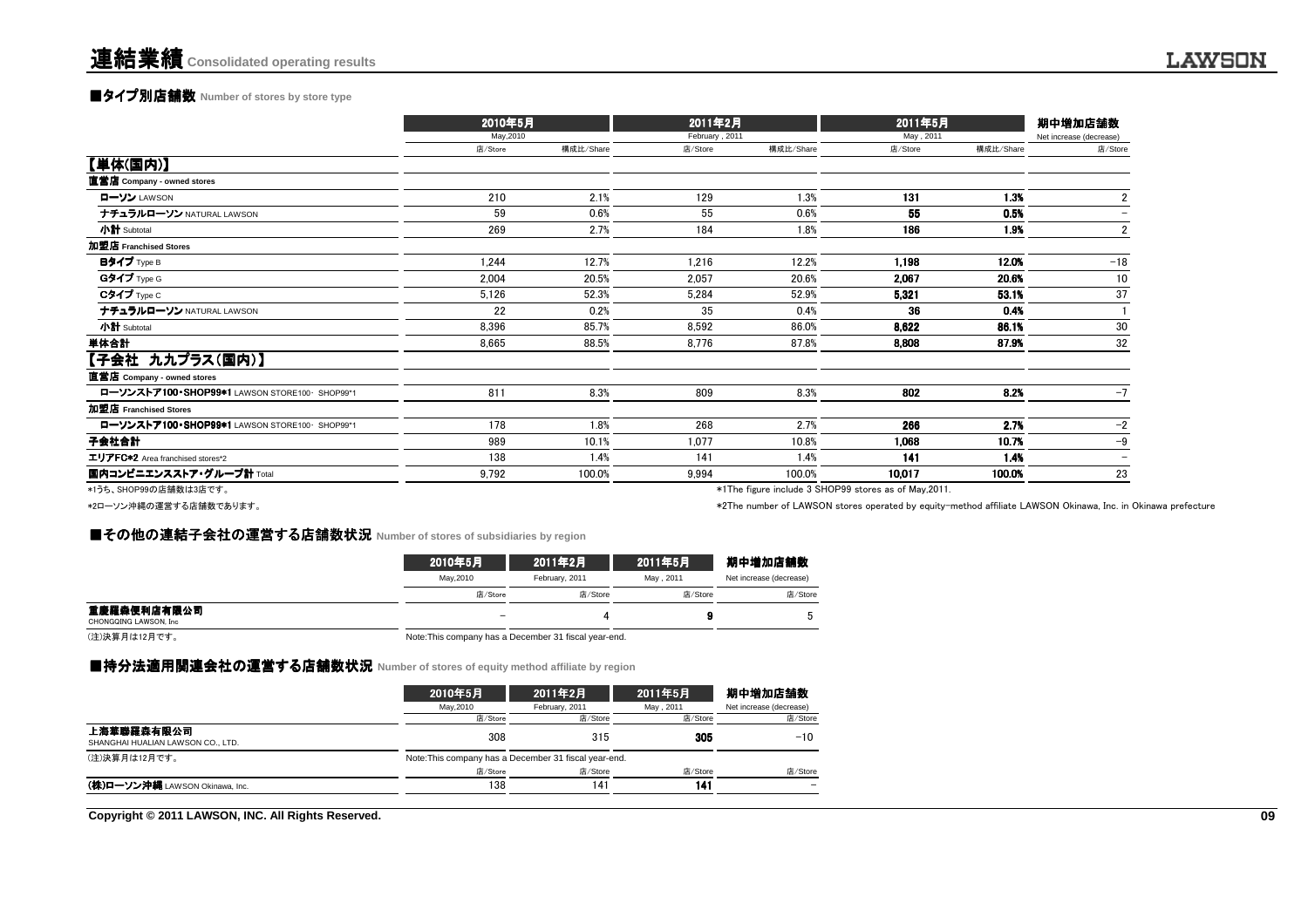#### ■都道府県別店舗分布状況 Number of stores by region and prefecture\*

|                           |              |                 | 2011年2月                           |                 |                 | 2011年5月                           |                  |                          | 増減                                |                          |
|---------------------------|--------------|-----------------|-----------------------------------|-----------------|-----------------|-----------------------------------|------------------|--------------------------|-----------------------------------|--------------------------|
|                           |              |                 | February, 2011                    |                 |                 | May, 2011                         |                  |                          | Net increase (decrease)           |                          |
|                           |              | ローソン            | ローソンストア<br>100/SHOP99             | グループ計           | ローソン            | ローソンストア<br>100/SHOP99             | グループ計            | ローソン                     | ローソンストア<br>100/SHOP99             | グループ計                    |
|                           |              | <b>LAWSON</b>   | <b>LAWSON STORE</b><br>100/SHOP99 | Total           | LAWSON          | <b>LAWSON STORE</b><br>100/SHOP99 | Total            | LAWSON                   | <b>LAWSON STORE</b><br>100/SHOP99 | Total                    |
|                           |              | 店/Store         | 店/Store                           | 店/Store         | 店/Store         | 店/Store                           | 店/Store          | 店/Store                  | 店/Store                           | 店/Store                  |
| 北海道 Hokkaido              | 北海道 Hokkaido | 532             | $\overline{\phantom{0}}$          | 532             | 542             | $\overline{\phantom{0}}$          | 542              | 10                       | $-$                               | 10                       |
| 東北 Tohoku                 | 青森 Aomori    | 169             | $\overline{\phantom{m}}$          | 169             | 170             | $\overline{\phantom{a}}$          | 170              |                          | $\overline{\phantom{0}}$          |                          |
|                           | 岩手 Iwate     | 160             | $\overline{\phantom{a}}$          | 160             | 149             | $\qquad \qquad$                   | 149              | $-11$                    |                                   | $-11$                    |
|                           | 宮城 Miyagi    | 164             | 29                                | 193             | 155             | 27                                | 182              | $-9$                     | $-2$                              | $-11$                    |
|                           | 秋田 Akita     | 153             | $\overline{\phantom{a}}$          | 153             | 153             | $\overline{\phantom{a}}$          | 153              | $\overline{\phantom{m}}$ | $\overline{\phantom{0}}$          | $\overline{\phantom{m}}$ |
|                           | 山形 Yamagata  | 61              | $\overline{\phantom{a}}$          | 61              | 62              | $\qquad \qquad -$                 | 62               |                          | $\overline{\phantom{m}}$          | $\mathbf{1}$             |
|                           | 福島 Fukushima | 94              | 5                                 | 99              | $\overline{93}$ |                                   | $\overline{93}$  | $-1$                     | $-5$                              | $-6$                     |
|                           | 小計 Sub total | 801             | 34                                | 835             | 782             | 27                                | 809              | $-19$                    | $-7$                              | $-26$                    |
| 関東 Kanto                  | 茨城 Ibaraki   | 104             | 5                                 | 109             | 105             | 5                                 | 110              |                          | $\overline{\phantom{m}}$          | $\mathbf{1}$             |
|                           | 栃木 Tochigi   | 107             | $\qquad \qquad -$                 | 107             | 107             | $\overline{\phantom{a}}$          | 107              | $\overline{\phantom{m}}$ | $\overline{\phantom{a}}$          | $\overline{\phantom{a}}$ |
|                           | 群馬 Gunma     | 68              | $\overline{\phantom{a}}$          | 68              | 68              | $\overline{\phantom{m}}$          | 68               | $\overline{\phantom{m}}$ | $\overline{\phantom{m}}$          | $\overline{\phantom{m}}$ |
|                           | 埼玉 Saitama   | 340             | 49                                | 389             | 342             | 51                                | 393              | $\overline{2}$           | $\overline{2}$                    | $\overline{\mathbf{4}}$  |
|                           | 千葉 Chiba     | 294             | 61                                | 355             | 294             | 58                                | 352              | $\overline{\phantom{m}}$ | $-3$                              | $-3$                     |
|                           | 東京 Tokyo     | 923             | 365                               | 1,288           | 936             | 364                               | 1,300            | 13                       | $-1$                              | $\overline{12}$          |
|                           | 神奈川 Kanagawa | 524             | 173                               | 697             | 530             | 173                               | 703              | 6                        | $\overline{\phantom{0}}$          | 6                        |
|                           | 小計 Sub total | 2.360           | 653                               | 3,013           | 2,382           | 651                               | 3,033            | 22                       | $-2$                              | 20                       |
| 甲信越 Koshinetsu 新潟 Niigata |              | 102             | $\overline{\phantom{a}}$          | 102             | 104             | $\qquad \qquad -$                 | 104              | $\overline{2}$           | $\equiv$                          | $\overline{2}$           |
|                           | 山梨 Yamanashi | 73              | $\overline{\phantom{0}}$          | 73              | 73              | $\overline{\phantom{a}}$          | 73               | $\qquad \qquad -$        | $\overline{\phantom{0}}$          |                          |
|                           | 長野 Nagano    | $\frac{1}{132}$ | $\overline{\phantom{m}}$          | 132             | 131             | $\overline{\phantom{m}}$          | 131              | $-1$                     | $\overline{\phantom{m}}$          | $-1$                     |
|                           | 小計 Sub total | 307             | $\overline{\phantom{m}}$          | 307             | 308             | $\overline{\phantom{m}}$          | 308              |                          | $-$                               |                          |
| 北陸 Hokuriku               | 富山 Toyama    | 112             | $\overline{\phantom{m}}$          | $\frac{1}{112}$ | 111             | $\qquad \qquad -$                 | $\overline{111}$ | $-1$                     | $\overline{\phantom{0}}$          | $-1$                     |
|                           | 石川 Ishikawa  | 87              | $\overline{\phantom{m}}$          | 87              | 87              | $\overline{\phantom{m}}$          | 87               | $\overline{\phantom{m}}$ | $\overline{\phantom{m}}$          |                          |
|                           | 福井 Fukui     | 99              | $\overline{\phantom{0}}$          | 99              | 99              | $\overline{\phantom{a}}$          | 99               | $\overline{\phantom{a}}$ | $\overline{\phantom{m}}$          |                          |
|                           | 小計 Sub total | 298             | $\overline{\phantom{m}}$          | 298             | 297             | $\overline{\phantom{a}}$          | 297              | $-1$                     | $\overline{\phantom{m}}$          | $-1$                     |
| 東海 Tokai                  | 静岡 Shizuoka  | 165             | 15                                | 180             | 167             | 15                                | 182              | $\overline{2}$           | $\overline{\phantom{m}}$          | $\overline{2}$           |
|                           | 愛知 Aichi     | 347             | 126                               | 473             | 351             | 125                               | 476              | 4                        | $-1$                              | $\sqrt{3}$               |
|                           | 岐阜 Gifu      | 113             | 9                                 | 122             | 113             | 9                                 | 122              | $\overline{\phantom{m}}$ | $\overline{\phantom{m}}$          | $\overline{\phantom{0}}$ |
|                           | 三重 Mie       | 94              | $\overline{\phantom{0}}$          | 94              | 94              | $\overline{\phantom{a}}$          | 94               | $\overline{\phantom{m}}$ | $\overline{\phantom{m}}$          | $\overline{\phantom{m}}$ |
|                           | 小計 Sub total | 719             | 150                               | 869             | 725             | 149                               | 874              | 6                        | $-1$                              | 5                        |

\*上記の表の数値は、当社連結グループの運営するコンビニエンスストアの店舗数です。㈱ローソン沖縄の運営する店舗数を含みます。

Note: The number of stores are consolidated figures of LAWSON group, including the number of stores operated byLAWSON Okinawa, Inc.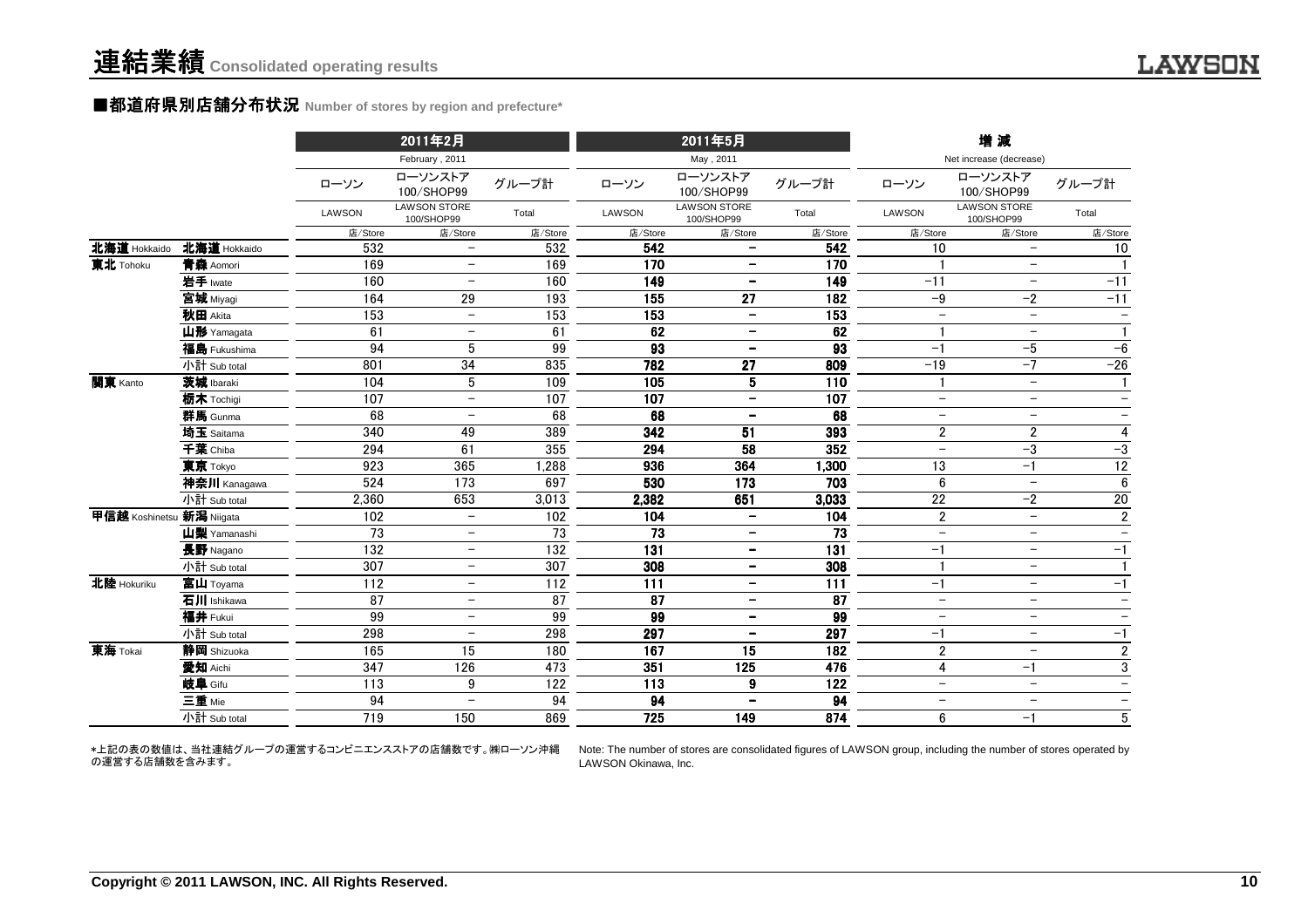#### ■都道府県別店舗分布状況 **Number of stores by region and prefecture\***

|            |                                                           |                 | 2011年2月<br>February, 2011         |                 |         | 2011年5月<br>May, 2011              |                 |                          | 増減<br>Net increase (decrease)     |                          |
|------------|-----------------------------------------------------------|-----------------|-----------------------------------|-----------------|---------|-----------------------------------|-----------------|--------------------------|-----------------------------------|--------------------------|
|            |                                                           | ローソン            | ローソンストア<br>100/SHOP99             | グループ計           | ローソン    | ローソンストア<br>100/SHOP99             | グループ計           | ローソン                     | ローソンストア<br>100/SHOP99             | グループ計                    |
|            |                                                           | <b>LAWSON</b>   | <b>LAWSON STORE</b><br>100/SHOP99 | Total           | LAWSON  | <b>LAWSON STORE</b><br>100/SHOP99 | Total           | LAWSON                   | <b>LAWSON STORE</b><br>100/SHOP99 | Total                    |
|            |                                                           | 店/Store         | 店/Store                           | 店/Store         | 店/Store | 店/Store                           | 店/Store         | 店/Store                  | 店/Store                           | 店/Store                  |
| 近畿 Kinki   | 滋賀 Shiga                                                  | 127             |                                   | 127             | 127     |                                   | 128             | $\overline{\phantom{m}}$ |                                   | $\mathbf{1}$             |
|            | 京都 Kyoto                                                  | 209             | 42                                | 251             | 209     | 42                                | 251             | $\overline{\phantom{m}}$ | $\overline{\phantom{m}}$          | $\overline{\phantom{m}}$ |
|            | 大阪 Osaka                                                  | 825             | 144                               | 969             | 828     | 143                               | 971             | 3                        | $-1$                              | $\overline{2}$           |
|            | 兵庫 Hyogo                                                  | 516             | 38                                | 554             | 520     | 38                                | 558             | 4                        | $\overline{\phantom{0}}$          | $\overline{4}$           |
|            | 奈良 Nara                                                   | 96              | 3                                 | 99              | 95      | 3                                 | 98              | $-1$                     | $\overline{\phantom{0}}$          | $-1$                     |
|            | 和歌山 Wakayama                                              | 110             | $\qquad \qquad -$                 | 110             | 110     | $\qquad \qquad -$                 | 110             | $\overline{\phantom{a}}$ | $-$                               | $\overline{\phantom{0}}$ |
|            | 小計 Sub total                                              | ,883            | 227                               | 2,110           | 1,889   | 227                               | 2,116           | $6\phantom{1}$           | $\overline{\phantom{m}}$          | $\boldsymbol{6}$         |
| 中国 Chugoku | 鳥取 Tottori                                                | 89              | $\overline{\phantom{a}}$          | 89              | 92      | $\overline{\phantom{a}}$          | 92              | $\mathfrak{3}$           | $\overline{\phantom{m}}$          | $\sqrt{3}$               |
|            | 島根 Shimane                                                | 90              | $\overline{\phantom{0}}$          | 90              | 91      | $\qquad \qquad -$                 | 91              |                          | $\overline{\phantom{m}}$          | $\mathbf{1}$             |
|            | 岡山 Okayama                                                | 122             | $\qquad \qquad -$                 | 122             | 123     | $\qquad \qquad -$                 | 123             |                          | $\overline{\phantom{m}}$          |                          |
|            | 広島 Hiroshima                                              | 143             | $\qquad \qquad -$                 | 143             | 142     | $\overline{\phantom{a}}$          | 142             | $-1$                     | $\overline{\phantom{m}}$          | $-1$                     |
|            | $\mathbf{\mathbf{\mu}}$ $\mathbf{\mathbf{\Pi}}$ Yamaguchi | 112             | $\overline{\phantom{0}}$          | 112             | 112     | $\overline{\phantom{a}}$          | 112             | $\overline{\phantom{m}}$ | $\overline{\phantom{0}}$          | $\overline{\phantom{0}}$ |
|            | 小計 Sub total                                              | 556             | $\qquad \qquad -$                 | 556             | 560     | $\overline{\phantom{m}}$          | 560             | $\overline{4}$           | $-$                               | $\overline{4}$           |
| 四国 Shikoku | 徳島 Tokushima                                              | 103             | $\overline{\phantom{0}}$          | 103             | 102     | $\overline{\phantom{a}}$          | 102             | $-1$                     | $\overline{\phantom{0}}$          | $-1$                     |
|            | 香川 Kagawa                                                 | 98              | $\overline{\phantom{0}}$          | 98              | 98      | $\qquad \qquad -$                 | 98              | $\overline{\phantom{m}}$ | $-$                               | $\overline{\phantom{m}}$ |
|            | 愛媛 Ehime                                                  | 155             | $\qquad \qquad -$                 | 155             | 155     | $\overline{\phantom{m}}$          | 155             | $\overline{\phantom{0}}$ | $-$                               | $\overline{\phantom{0}}$ |
|            | 高知 Kouchi                                                 | 57              |                                   | 57              | 58      | $\qquad \qquad \blacksquare$      | 58              |                          | $\overline{\phantom{m}}$          | $\mathbf{1}$             |
|            | 小計 Sub total                                              | 413             | $\qquad \qquad -$                 | 413             | 413     | $\overline{\phantom{m}}$          | 413             | $\overline{\phantom{m}}$ | $\overline{\phantom{m}}$          | $\overline{\phantom{m}}$ |
| 九州 Kyusyu  | 福岡 Fukuoka                                                | 344             | 13                                | 357             | 345     | 14                                | 359             |                          | $\mathbf{1}$                      | $\sqrt{2}$               |
|            | 佐賀 Saga                                                   | 61              | $\overline{\phantom{m}}$          | 61              | 62      | $\overline{\phantom{a}}$          | 62              |                          | $\overline{\phantom{0}}$          | $\mathbf{1}$             |
|            | 長崎 Nagasaki                                               | $\overline{87}$ | $\qquad \qquad -$                 | $\overline{87}$ | 87      | $\overline{\phantom{a}}$          | $\overline{87}$ | $\overline{\phantom{m}}$ | $-$                               | $\overline{\phantom{0}}$ |
|            | 熊本 Kumamoto                                               | 92              | $\overline{\phantom{0}}$          | 92              | 93      | $\qquad \qquad$                   | 93              |                          | $-$                               |                          |
|            | 大分 Oita                                                   | 139             | $\qquad \qquad -$                 | 139             | 140     | $\overline{\phantom{m}}$          | 140             |                          | $\overline{\phantom{m}}$          | $\mathbf{1}$             |
|            | 宮崎 Miyazaki                                               | 79              | $\qquad \qquad -$                 | 79              | 79      | $\overline{\phantom{a}}$          | 79              | $\overline{\phantom{m}}$ | $\overline{\phantom{m}}$          | $\overline{\phantom{m}}$ |
|            | 鹿児島 Kagoshima                                             | 105             |                                   | 105             | 104     | $\qquad \qquad -$                 | 104             | $-1$                     | $\overline{\phantom{m}}$          | $-1$                     |
|            | 沖縄 Okinawa                                                | 141             | $\overline{\phantom{0}}$          | 141             | 141     |                                   | 141             | $\overline{\phantom{m}}$ | $\overline{\phantom{m}}$          | $\overline{\phantom{m}}$ |
|            | 小計 Sub total                                              | 1,048           | 13                                | 1,061           | 1,051   | 14                                | 1,065           | $\sqrt{3}$               | $\mathbf{1}$                      | $\overline{4}$           |
| 合計 Total   |                                                           | 8,917           | 1,077                             | 9,994           | 8,949   | 1,068                             | 10,017          | $\overline{32}$          | $-9$                              | 23                       |

\*上記の表の数値は、当社連結グループの運営するコンビニエンスストアの店舗数です。㈱ローソン沖縄の運営する店舗数を含みます。

Note: The number of stores are consolidated figures of LAWSON group, include stores operated by LAWSONOkinawa, Inc.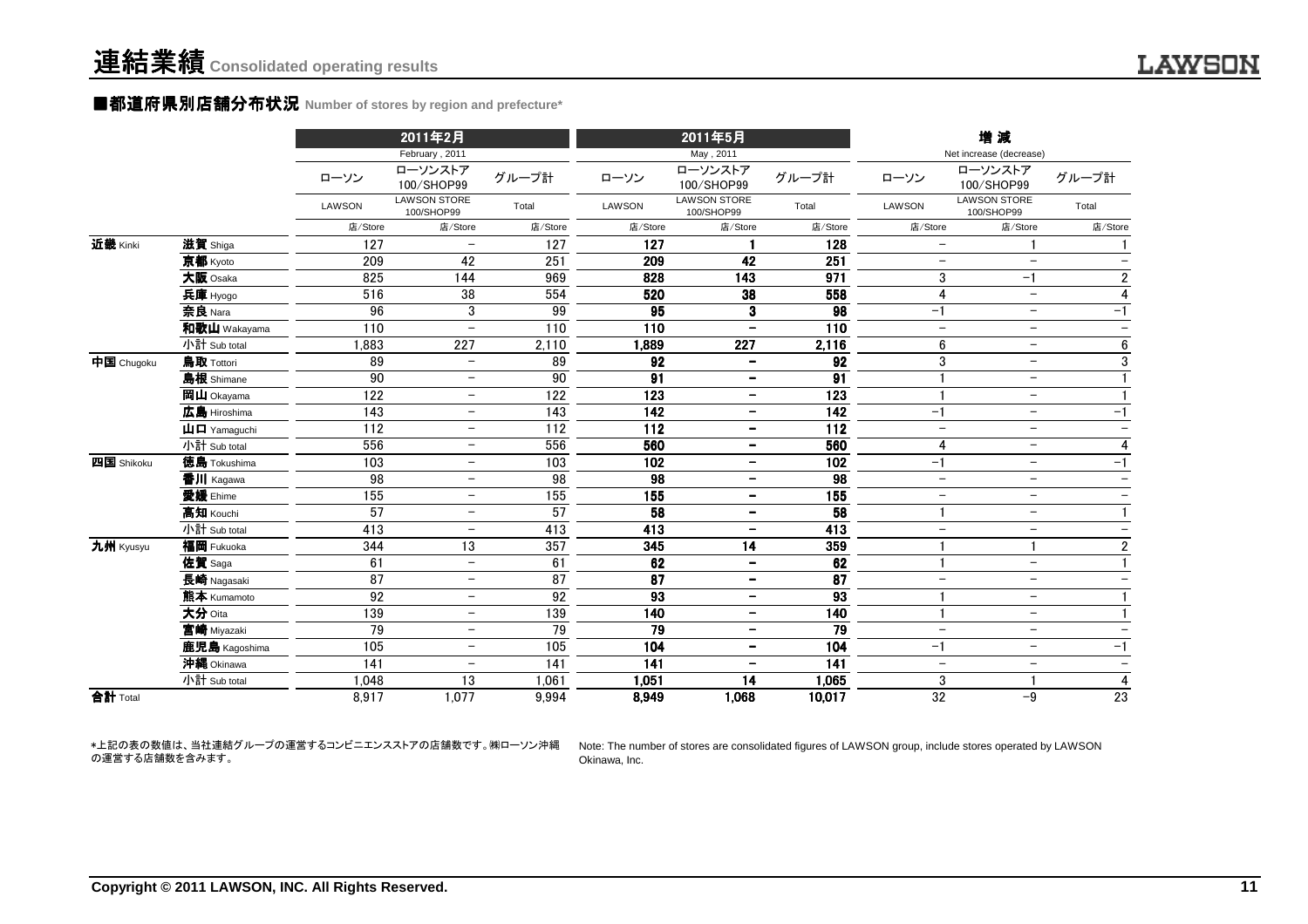### **■主な業績と予想** Results and forecasts for major financial indicators<br>
————————————————————

| 2009年度/FY2009 |           |                                                                                                        |           | 2010年度/FY2010                                                                                                        |           |                                                                                                        | 2011年度/FY2011 |                                                                                                                              |           |                                                                                                                                |                                                              |
|---------------|-----------|--------------------------------------------------------------------------------------------------------|-----------|----------------------------------------------------------------------------------------------------------------------|-----------|--------------------------------------------------------------------------------------------------------|---------------|------------------------------------------------------------------------------------------------------------------------------|-----------|--------------------------------------------------------------------------------------------------------------------------------|--------------------------------------------------------------|
|               |           |                                                                                                        |           |                                                                                                                      |           |                                                                                                        |               |                                                                                                                              |           |                                                                                                                                |                                                              |
|               |           |                                                                                                        |           |                                                                                                                      |           |                                                                                                        |               |                                                                                                                              |           |                                                                                                                                | 前年比/YoY                                                      |
| 371,063       | 104.1%    | 1,472,415                                                                                              | 97.7%     | 357,591                                                                                                              | 96.4%     | 1,502,754                                                                                              | 102.1%        | 381,249                                                                                                                      | 106.6%    | 1,557,000                                                                                                                      | 103.6%                                                       |
| 353,728       | 104.4%    | 1,406,580                                                                                              | 98.1%     | 344,968                                                                                                              | 97.5%     | 1,456,113                                                                                              | 103.5%        | 371,991                                                                                                                      | 107.8%    |                                                                                                                                |                                                              |
| 17,334        | 101.6%    | 65,834                                                                                                 | 91.3%     | 12,623                                                                                                               | 72.8%     | 46,614                                                                                                 | 70.8%         | 9,257                                                                                                                        | 73.3%     |                                                                                                                                |                                                              |
| 69,057        | 101.8%    | 271,513                                                                                                | 97.1%     | 63,583                                                                                                               | 92.1%     | 263,209                                                                                                | 96.9%         | 63.492                                                                                                                       | 99.9%     | 262,000                                                                                                                        | 99.5%                                                        |
| 10,792        | 95.5%     | 44,997                                                                                                 | 95.9%     | 9,949                                                                                                                | 92.2%     | 50,210                                                                                                 | 111.6%        | 11,915                                                                                                                       | 119.8%    | 52,100                                                                                                                         | 103.8%                                                       |
| 10,750        | 94.2%     | 44,577                                                                                                 | 94.2%     | 9,836                                                                                                                | 91.5%     | 49,312                                                                                                 | 110.6%        | 11,992                                                                                                                       | 121.9%    | 50,300                                                                                                                         | 102.0%                                                       |
| 3.557         | 68.7%     | 20.665                                                                                                 | 93.6%     | 4.040                                                                                                                | 113.6%    | 24,643                                                                                                 | 119.2%        | $-459$                                                                                                                       | -         | 19.600                                                                                                                         | 79.5%                                                        |
|               |           |                                                                                                        |           |                                                                                                                      |           |                                                                                                        |               |                                                                                                                              |           |                                                                                                                                | 196.26                                                       |
|               |           |                                                                                                        |           |                                                                                                                      |           |                                                                                                        |               |                                                                                                                              |           |                                                                                                                                |                                                              |
|               |           |                                                                                                        |           |                                                                                                                      |           |                                                                                                        |               |                                                                                                                              |           |                                                                                                                                |                                                              |
|               |           |                                                                                                        |           |                                                                                                                      |           |                                                                                                        |               |                                                                                                                              |           |                                                                                                                                | $\overline{\phantom{0}}$                                     |
|               | 0.9%      |                                                                                                        | 5.0%      |                                                                                                                      | 0.9%      |                                                                                                        |               |                                                                                                                              |           |                                                                                                                                |                                                              |
|               | 1.8%      |                                                                                                        |           |                                                                                                                      | 2.0%      |                                                                                                        |               |                                                                                                                              |           |                                                                                                                                |                                                              |
|               |           |                                                                                                        |           |                                                                                                                      |           |                                                                                                        |               |                                                                                                                              |           |                                                                                                                                |                                                              |
|               |           |                                                                                                        |           |                                                                                                                      |           |                                                                                                        |               |                                                                                                                              |           |                                                                                                                                | 8.896                                                        |
|               | 金額/Amount | 第1四半期/1Q<br>2009.3.1-2009.5.31<br>前年比/YoY<br>35.87<br>191,264<br>432,118<br>1,925.87<br>44.2%<br>8.625 | 金額/Amount | 通期/Full year<br>2009.3.1-2010.2.28<br>前年比/YoY<br>208.38<br>200,506<br>420.444<br>2.018.39<br>10.5%<br>47.6%<br>8.629 | 金額/Amount | 第1四半期/1Q<br>2010.3.1-2010.5.31<br>前年比/YoY<br>40.74<br>196,616<br>451.760<br>1.979.14<br>43.5%<br>8.665 | 金額/Amount     | 通期/Full year<br>2010.3.1-2011.2.28<br>前年比/YoY<br>247.15<br>211.448<br>444.821<br>2.113.24<br>5.7%<br>12.0%<br>47.4%<br>8.776 | 金額/Amount | 第1四半期/1Q<br>2011.3.1-2011.5.31<br>前年比/YoY<br>$-4.60$<br>202,503<br>494.025<br>2,023.67<br>$-0.1%$<br>$-0.2%$<br>40.9%<br>8.808 | 通期計画/Full year (Forecast)<br>2011.3.1-2012.2.29<br>金額/Amount |

(注)<br>\*1.営業総収入は直営店売上高、加盟店からの収入等の合計です。<br>\*2.通期計画の1株当たり当期純利益に関しては、2011年5月31日現在の期末発行済株式数を用いて算出しております。

Note<br>\*I∶The gross operating revenue includes total sales of LAWSON stores and commissions from franchised stores.<br>\*2: Forecasted net profit per share in the full−year plan is calculated based on the number of outstanding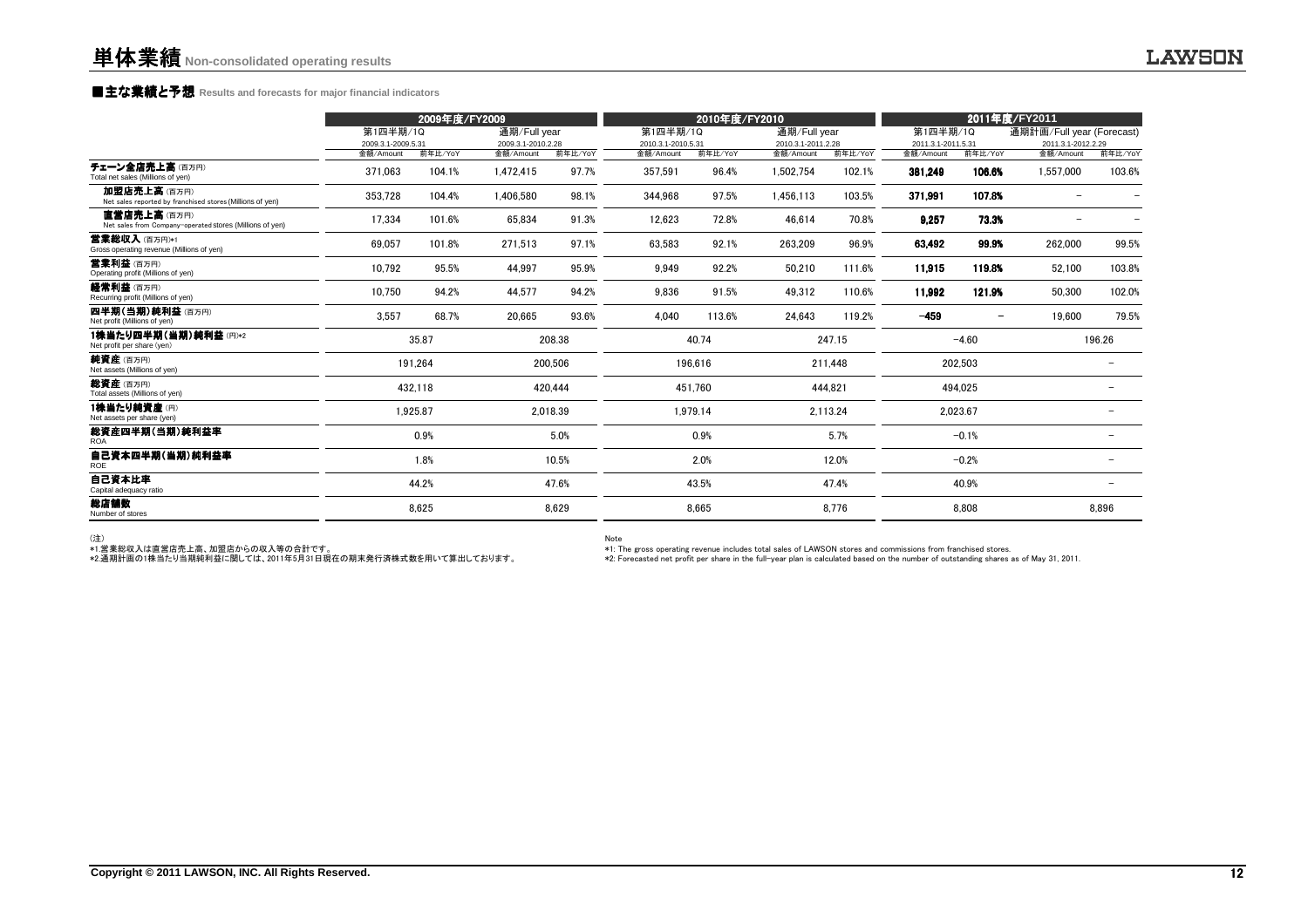### **■損益計算書** Non-consolidated statement of income

|                                                                  | 2009年度1Q            | 2010年度1Q            | 2011年度1Q            | 增減                  |
|------------------------------------------------------------------|---------------------|---------------------|---------------------|---------------------|
|                                                                  | 2009.3.1-2009.5.31  | 2010.3.1-2010.5.31  | 2011.3.1-2011.5.31  | Increase (Decrease) |
|                                                                  | 百万円/Millions of yen | 百万円/Millions of yen | 百万円/Millions of yen | 百万円/Millions of yen |
| $B + E$<br>A.営業総収入 Total operating revenues                      | 69,057              | 63.583              | 63,492              | $-91$               |
| <b>B.売上高 Net sales *1</b>                                        | 17,334              | 12,623              | 9,257               | $-3,365$            |
| C.売上原価 Cost of goods sold*2                                      | 12,495              | 8.944               | 6,553               | $-2,390$            |
| $B - C$<br>D.売上総利益 Gross profit on sales*3                       | 4,839               | 3.678               | 2.704               | $-974$              |
| <b>E.営業収入</b> Operating revenues<br>$F + G$                      | 51,722              | 50,960              | 54,234              | 3,274               |
| F.加盟店からの収入 Franchise commission from franchised stores           | 46,141              | 45,540              | 48,425              | 2,885               |
| G.その他の営業収入 Other                                                 | 5,580               | 5.420               | 5.809               | 389                 |
| $A - C = D + E$<br><b>H.営業総利益</b> Operating gross profit         | 56,561              | 54.639              | 56,939              | 2,299               |
| <b>I.販売費及び一般管理費</b> Selling, general and administrative expenses | 45,769              | 44,690              | 45,023              | 333                 |
| $H - I$<br>J.営業利益 Operating profit                               | 10,792              | 9,949               | 11,915              | 1,966               |
| 営業外収益 Non-operating income                                       | 377                 | 426                 | 473                 | 46                  |
| 営業外費用 Non-operating expenses                                     | 419                 | 539                 | 397                 | $-142$              |
| 経常利益 Recurring profit                                            | 10,750              | 9.836               | 11,992              | 2,155               |
| <b>特別利益</b> Extraordinary gain                                   | 29                  | 73                  | 22                  | $-51$               |
| 特別損失 Extraordinary loss                                          | 2,708               | 2,848               | 12,523              | 9,675               |
| 税引前四半期純利益 Income before income taxes                             | 8,071               | 7,062               | $-508$              | $-7,571$            |
| 法人税等 Income taxes                                                | 4,513               | 3.021               | $-48$               | $-3,070$            |
| 四半期純利益 Net profit                                                | 3,557               | 4,040               | $-459$              | $-4,500$            |

### **■販売費及び一般管理費の主な明細** Selling, general and administrative expenses<br>→

|                                                          | 2009年度1Q            | 2010年度1Q                                                                                                    | 2011年度1Q            | 増減                  |
|----------------------------------------------------------|---------------------|-------------------------------------------------------------------------------------------------------------|---------------------|---------------------|
|                                                          | 2009.3.1-2009.5.31  | 2010.3.1-2010.5.31                                                                                          | 2011.3.1-2011.5.31  | Increase (Decrease) |
|                                                          | 百万円/Millions of yen | 百万円/Millions of yen                                                                                         | 百万円/Millions of yen | 百万円/Millions of yen |
| 地代家賃 Rents                                               | 15.672              | 16.437                                                                                                      | 17.054              | 616                 |
| 人件費 Personal expenses                                    | 9.694               | 8.630                                                                                                       | 8.648               | 17                  |
| 動産リース料 Equipment leasing charges                         | 2,554               | 1.658                                                                                                       | 1,365               | $-293$              |
| 有形固定資産減価償却費 Depreciation of property and store equipment | 4,048               | 4.924                                                                                                       | 5.438               | 514                 |
| 広告宣伝費 Advertising and promotional expenses*4             | 2,332               | 2,395                                                                                                       | 2.084               | $-310$              |
| その他 Other*5                                              | 11.467              | 10.642                                                                                                      | 10.432              | $-210$              |
| 合計 Total                                                 | 45.769              | 44.690                                                                                                      | 45.023              | 333                 |
| (注)<br>「売上高」は、直営店売上高です。<br>$*1$<br>*2 「売上原価」は、直営店売上原価です。 |                     | Note<br>*1. Net sales from Company-operated stores.<br>*2. Cost of goods sold from Company-operated stores. |                     |                     |
| 「売上総利益」は、直営店売上総利益です。<br>*3                               |                     | *3. Gross profit on sales from Company-operated stores.                                                     |                     |                     |
| 「広告宣伝費」には、ポイント引当金繰入額を含んでおります。<br>$*4$                    |                     | *4"Advertising and promotional expenses" include provision for point card certificates.                     |                     |                     |
| 「その他」には、無形固定資産減価償却費を含んでおります。<br>*5                       |                     | *5"Other" include amortization expenses of intangible assets.                                               |                     |                     |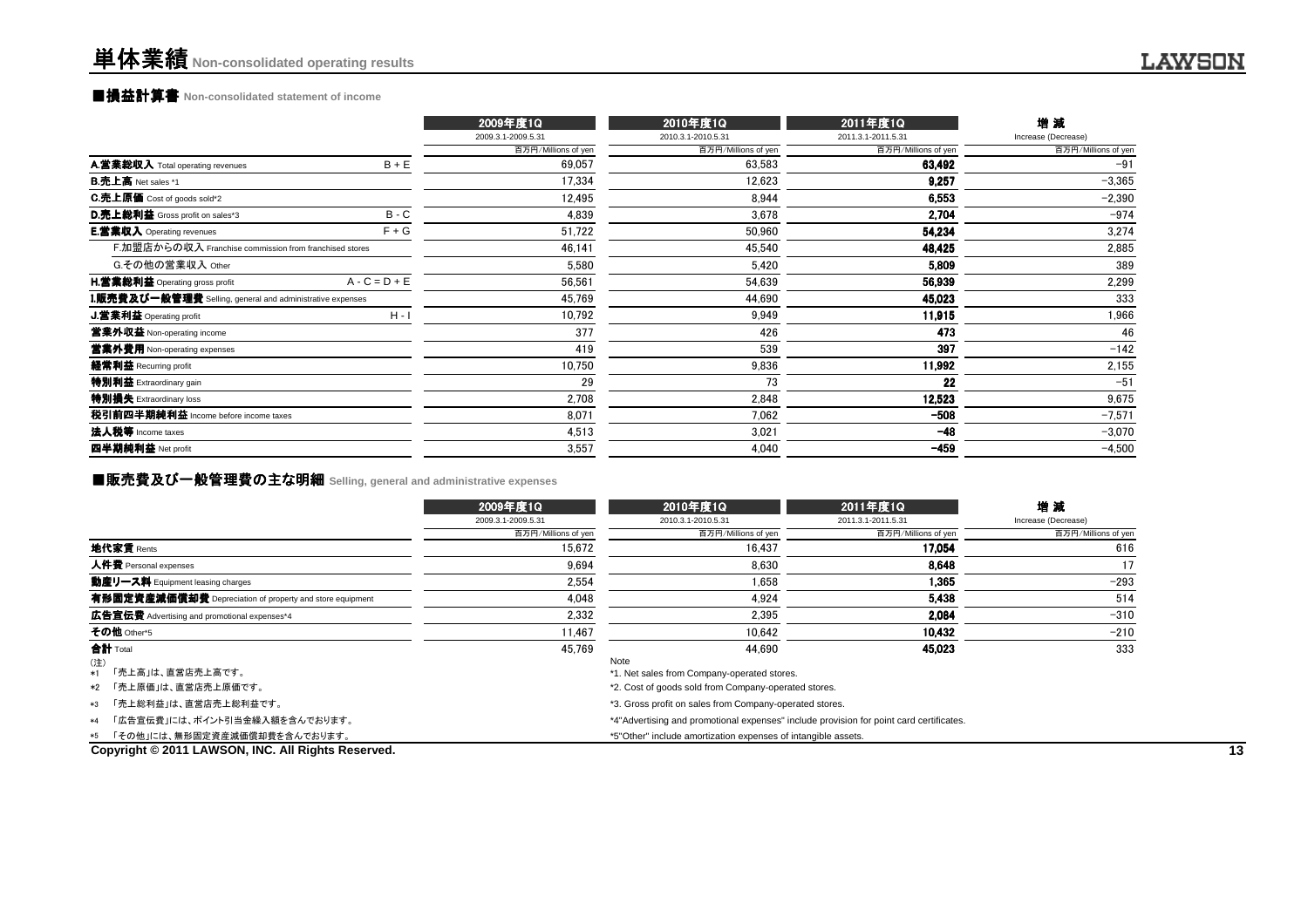### 単体業績**Non-consolidated operating results**

| ■投融資の状況                                                      | 2009年度1Q            | 2010年度1Q            | 2011年度1Q            | 通期計画                |
|--------------------------------------------------------------|---------------------|---------------------|---------------------|---------------------|
| Capital expenditure                                          | 2009.3.1-2009.5.31  | 2010.3.1-2010.5.31  | 2011.3.1-2011.5.31  | Forecas / 2012.2    |
|                                                              | 百万円/Millions of yen | 百万円/Millions of yen | 百万円/Millions of yen | 百万円/Millions of yen |
| 新店投資 New store investments                                   | 3.490               | 3.344               | 2895                | 16.000              |
| 既存店投資 Existing store investments                             | 1.522               | 1.379               | 1.115               | 9.000               |
| システム関連投資 IT-related investments                              | 2.388               | 2.213               | 1.921               | 7.500               |
| その他 Other                                                    | 189                 | 545                 | 463                 | 1,000               |
| 投資小計 Subtotal                                                | 7.589               | 7.481               | 6.394               | 33.500              |
| 出資·融資 Investments and advances                               | 444                 | 291                 | 34                  | 6.500               |
| リース Leases*1*3                                               | 4.549               | 2.181               | 2.376               | 17,000              |
| 合計 Total                                                     | 12,582              | 9.953               | 8.804               | 57.000              |
| 有形固定資産減価償却費 Depreciation of property and store equipment*2*4 | 4.048               | 4.924               | 5.438               | 23.800              |
| 無形固定資産償却費 Amortization of intangible assets                  | 927                 | 1.759               | 1.868               | 7.900               |
| 減価償却費計 Total depreciation and amortization                   | 4.975               | 6.683               | 7.306               | 31.700              |

#### (注)

\*1.リースは各会計期間に取得したリース物件の取得価額相当額を記載しております。 \*2.新リース会計の適用により有形固定資産減価償却費には、売買処理されるリース物件の減価償却費を含んでおります。

\*3.2011年度のリース債務の返済による支出は、1,580 百万円です。 \*4.2011年1Qの有形固定資産減価償却費には、除去費用資産減価償却費及び資産除去債務利息を含んでおります。

Note

 \*1: "Leases" are the amount of charges equivalent to the purchase price of the respective assets for the accounting period. \*2: Depreciation of property and store equipment includes depreciation for leased property treated as a sale-and-purchasetransaction due to the application of new lease accounting standards in Japan.

\*3: The amount of repayments of lease obligations (consolidated) of FY2011 is 1,580 millions of yen.

 \*4:Depreciation of property and shore equipment of FY2011 includes depreciation of asset retirement obligations and interest on assetretirement obligations.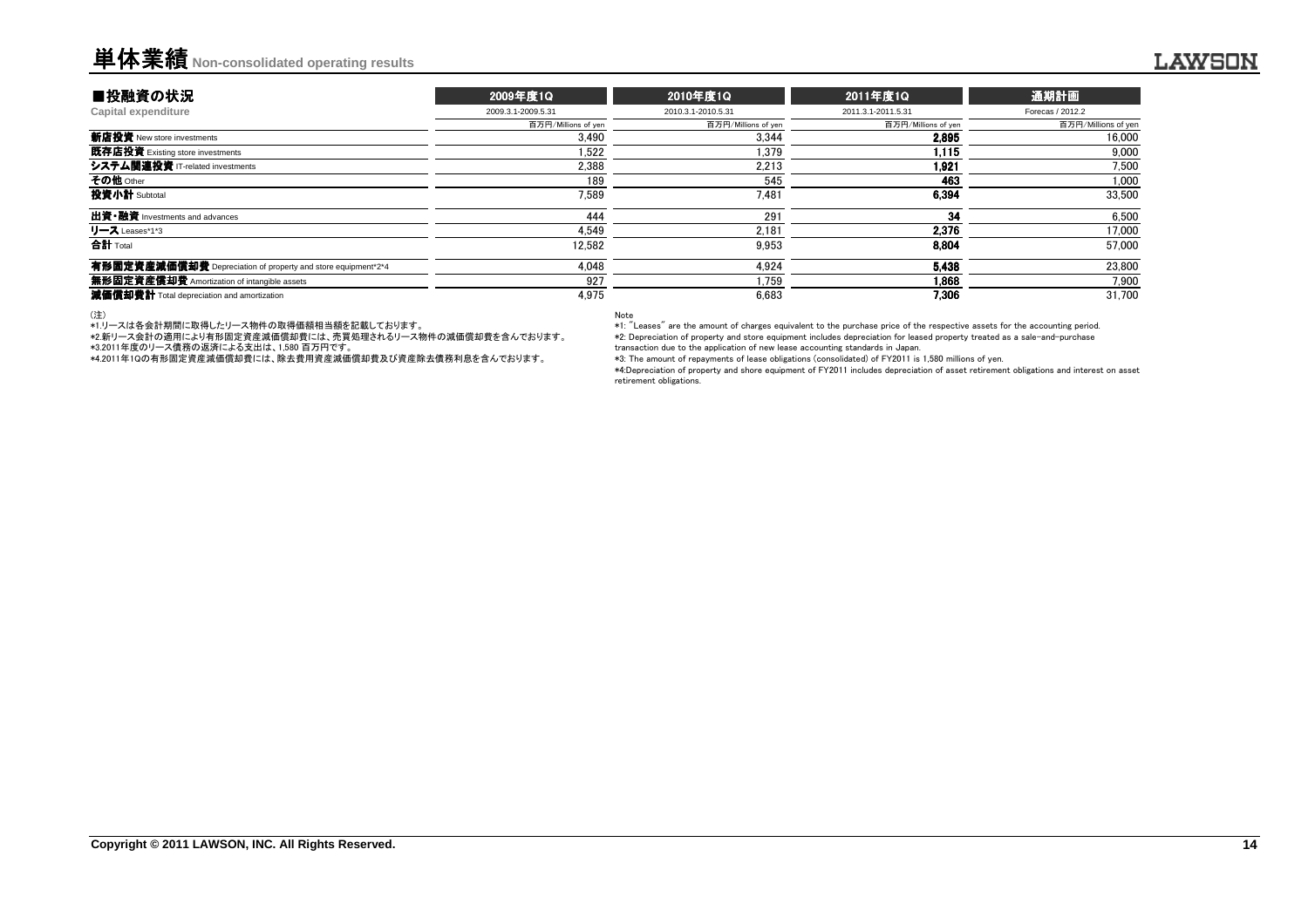### ■貸借対照表 **Balance sheet (Non-consolidated)**

|                                                                            | 2009年度<br>(2010年2月28日現在)               | 2010年度<br>(2011年2月28日現在)               | 2011年度<br>(2011年5月31日現在)         | 増減                  |
|----------------------------------------------------------------------------|----------------------------------------|----------------------------------------|----------------------------------|---------------------|
|                                                                            | Previous fiscal term (As of 2.28,2010) | Previous fiscal term (As of 2.28,2011) | Current period (As of 5.31,2011) | Increase (Decrease) |
| [資産の部 Assets]                                                              | 百万円/Millions of yen                    | 百万円/Millions of yer                    | 百万円/Millions of yen              | 百万円/Millions of yen |
| 流動資産 Current assets                                                        | 111.412                                | 123.234                                | 164.349                          | 41,115              |
| 現金及び預金 Cash and deposits                                                   | 53.862                                 | 68.743                                 | 114.678                          | 45,935              |
| 加盟店貸勘定 Accounts receivable - due from franchised stores                    | 20.767                                 | 15.661                                 | 15,142                           | $-518$              |
| 有価証券 Marketable securities                                                 | 2.500                                  | 2,999                                  |                                  | $-2,999$            |
| 商品 Merchandise inventories                                                 | 1.063                                  | 862                                    | 921                              | 59                  |
| 未収入金 Accounts receivable - other                                           | 21.484                                 | 23,641                                 | 22,150                           | $-1,491$            |
| 繰延税金資産 Deferred tax assets                                                 | 3.188                                  | 3.344                                  | 2.084                            | $-1,259$            |
| その他 Other                                                                  | 8.620                                  | 8,059                                  | 9,449                            | 1,390               |
| 貸倒引当金 Allowance for doubtful accounts                                      | $-74$                                  | $-77$                                  | $-77$                            | $-0$                |
| 固定資産 Noncurrent assets                                                     | 309.031                                | 321.586                                | 329.675                          | 8.089               |
| 有形固定資産 Property, plant and equipment                                       | 133.828                                | 141.614                                | 145.476                          | 3,862               |
| ・建物及び構築物 Buildings and structures                                          | 89.812                                 | 89.321                                 | 91.451                           | 2.129               |
| ・車両運搬具及び工具器具備品 Vehicles, tools, furniture and fixtures                     | 11.708                                 | 10,962                                 | 10.680                           | $-282$              |
| •その他 Other                                                                 | 32.307                                 | 41.329                                 | 43.344                           | 2,014               |
| 無形固定資産 Intangible assets                                                   | 27.807                                 | 27.925                                 | 28,001                           | 76                  |
| 投資その他の資産 Investments and other assets                                      | 147.395                                | 152,046                                | 156.197                          | 4,150               |
| •関係会社株式 Stocks of subsidiaries and affiliates                              | 18.301                                 | 16.656                                 | 16.653                           | $-3$                |
| ・長期貸付金 Long-terms loans receivable                                         | 29.670                                 | 39.856                                 | 39.027                           | $-829$              |
| •差入保証金 Guarantee deposits                                                  | 79.338                                 | 77.164                                 | 77,531                           | 366                 |
| •繰延税金資産 Deferred tax assets                                                | 14.424                                 | 11,693                                 | 15.703                           | 4,010               |
| •その他 Other                                                                 | 7.639                                  | 8.277                                  | 8.885                            | 607                 |
| •貸倒引当金 Allowance for doubtful accounts                                     | $-1,979$                               | $-1,601$                               | $-1.602$                         | $-1$                |
| 資産合計 Total Assets                                                          | 420.444                                | 444.821                                | 494.025                          | 49,204              |
| 有形固定資産の減価償却累計額<br>Accumulated depreciation of property and store equipment | 127.314                                | 140,922                                | 149.667                          | 8.744               |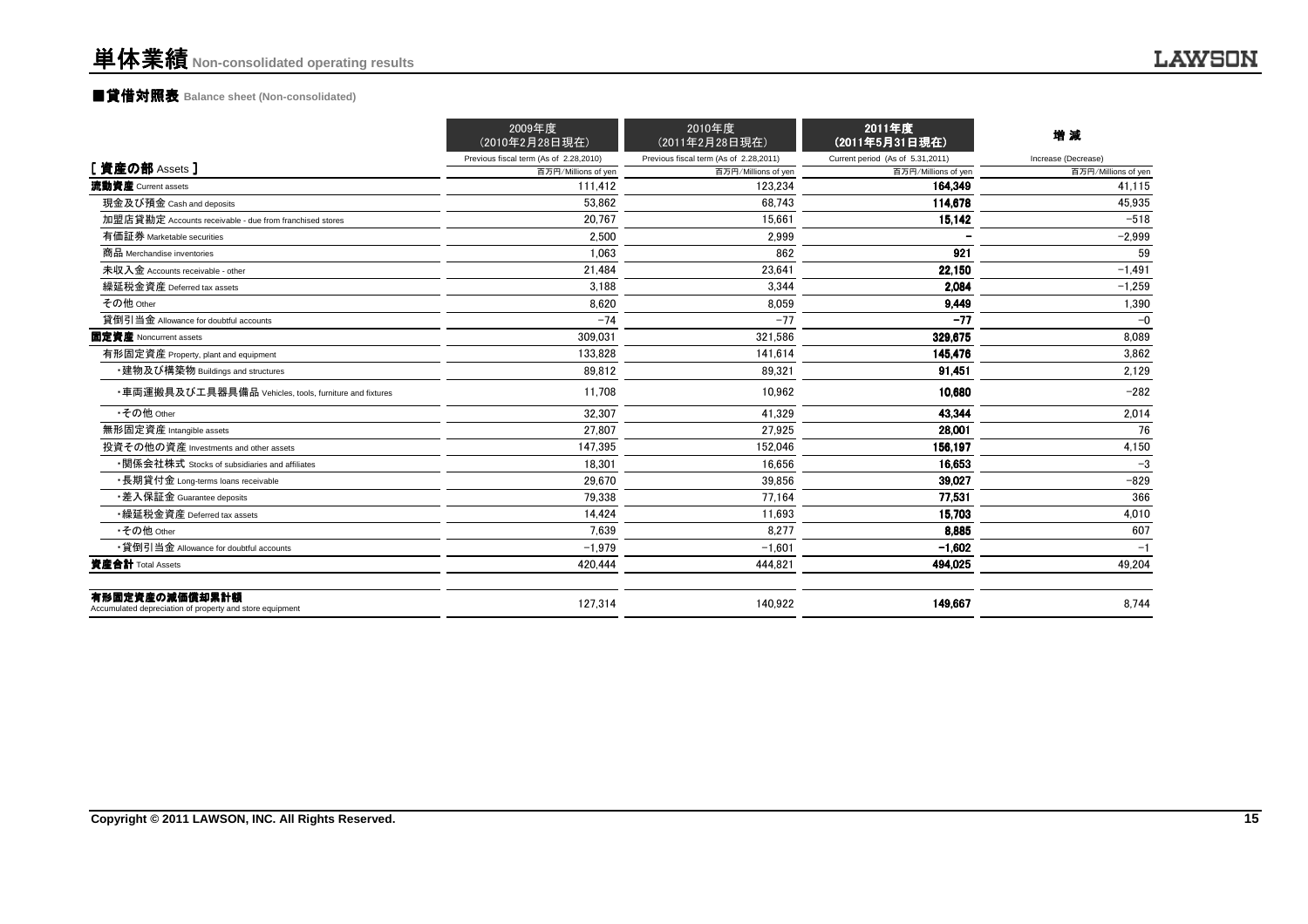### ■貸借対照表 **Balance sheet (Non-consolidated)**

|                                                                                             | 2009年度<br>(2010年2月28日現在)               | 2010年度<br>(2011年2月28日現在)               | 2011年度<br>(2011年5月31日現在)         | 増減                  |
|---------------------------------------------------------------------------------------------|----------------------------------------|----------------------------------------|----------------------------------|---------------------|
|                                                                                             | Previous fiscal term (As of 2.28,2010) | Previous fiscal term (As of 2.28,2011) | Current period (As of 5.31,2011) | Increase (Decrease) |
| [ 負債の部 Liabilities ]                                                                        | 百万円/Millions of yen                    | 百万円/Millions of yen                    | 百万円/Millions of yen              | 百万円/Millions of yen |
| 流動負債 Current liabilities                                                                    | 157,764                                | 165.398                                | 210,920                          | 45,521              |
| 買掛金 Accounts payable - trade                                                                | 64.271                                 | 67,633                                 | 76.288                           | 8,655               |
| 加盟店借勘定 Accounts payable - due to franchised stores                                          | 905                                    | 1.171                                  | 1.511                            | 339                 |
| 未払金 Accounts payable - other                                                                | 17.502                                 | 13,534                                 | 13.071                           | $-463$              |
| 未払法人税等 Income taxes payable                                                                 | 8.812                                  | 9.738                                  | 2.873                            | $-6,864$            |
| 預り金 Deposits payable                                                                        | 55,999                                 | 52,548                                 | 95.568                           | 43,020              |
| 賞与引当金 Provision for bonuses                                                                 | 2,629                                  | 3,610                                  | 1.563                            | $-2,046$            |
| ポイント引当金 Provision for point card certificates                                               | 2,095                                  | 925                                    | 805                              | $-119$              |
| その他 Other                                                                                   | 5,548                                  | 16,235                                 | 19,236                           | 3,001               |
| 固定負債 Noncurrent liabilities                                                                 | 62,173                                 | 67,974                                 | 80.602                           | 12,628              |
| 退職給付引当金 Liability for employees' retirement benefits                                        | 6,095                                  | 7,036                                  | 7.306                            | 270                 |
| 役員退職慰労引当金<br>Allowance for retirement benefits to executive officers and corporate auditors | 201                                    | 212                                    | 227                              | 15                  |
| 長期預り保証金 Long-term guarantee deposits                                                        | 38,735                                 | 37.240                                 | 36,598                           | $-642$              |
| その他 Other                                                                                   | 17,140                                 | 23,485                                 | 36,469                           | 12,984              |
| 負債合計 Total liabilities                                                                      | 219,937                                | 233,372                                | 291,522                          | 58,149              |

#### [純資産の部 Net assets ]

| 200.803  | 211.692  | 202.742  | $-8.949$ |
|----------|----------|----------|----------|
| 58.506   | 58.506   | 58.506   |          |
| 41.520   | 47.696   | 47.696   |          |
| 102.490  | 107.182  | 98.233   | $-8.948$ |
| $-1,713$ | $-1.693$ | $-1.694$ | $-0$     |
| $-643$   | $-648$   | $-645$   |          |
| -8       | $-14$    | $-10$    |          |
| $-634$   | $-634$   | $-634$   |          |
| 346      | 405      | 405      |          |
| 200.506  | 211.448  | 202.503  | $-8,945$ |
| 420.444  | 444.821  | 494,025  | 49,204   |
|          |          |          |          |